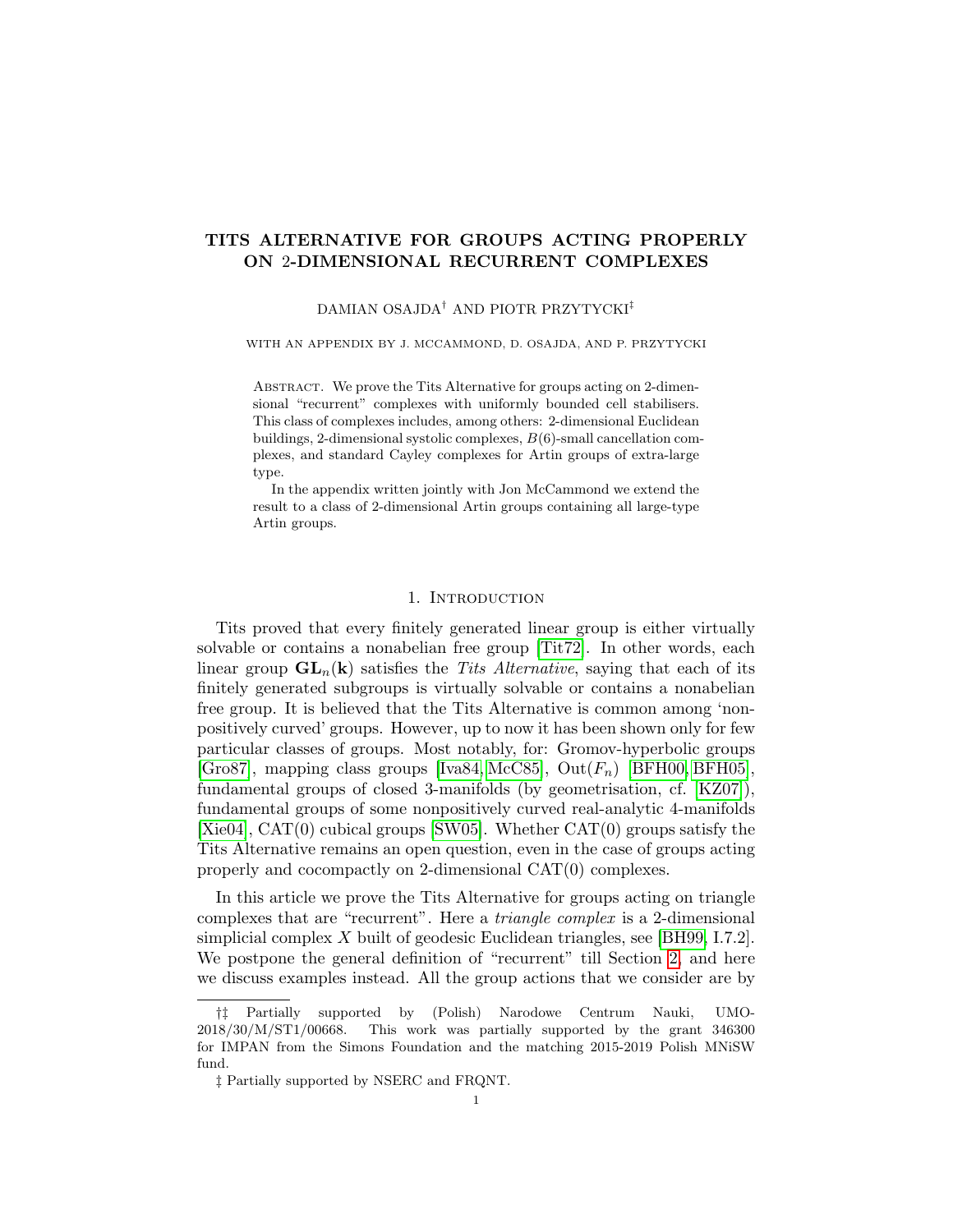combinatorial isometries. An action of a group  $G$  is *without inversions* if each element of G stabilising a cell fixes it pointwise. The action is almost free if there is a bound on the order of cell stabilisers. Note that an almost free action on a triangle complex with finitely many isometry types of simplices is proper in the sense of [\[BH99,](#page-20-2) I.8.2].

**Main Theorem.** Let  $X$  be a simply connected triangle complex that is recurrent w.r.t. a finitely generated group G acting almost freely and without inversions. Then G is virtually cyclic, or virtually  $\mathbb{Z}^2$ , or contains a nonabelian free group.

In particular, by Remark [2.2](#page-4-1) the same conclusion will hold for any finitely generated subgroup of G. In other words, G satisfies the Tits Alternative.

For example, let X be a 2-dimensional Euclidean building or a 2-dimensional systolic complex, which is a  $CAT(0)$  triangle complex with all edges of length 1 and all triangles equilateral. We will show in Corollaries [2.6](#page-5-0) and [2.7](#page-5-1) that X has a subdivision recurrent with respect to any automorphism group of X. This implies the following for finitely generated subgroups of G.

<span id="page-1-0"></span>**Theorem A.** Let  $X$  be a 2-dimensional Euclidean building or a 2-dimensional systolic complex. Suppose that  $G$  acts almost freely on  $X$  (e.g.  $G$  acts on  $X$  properly and cocompactly). Then any subgroup of  $G$  is virtually cyclic, or virtually  $\mathbb{Z}^2$ , or contains a nonabelian free group.

Ballmann and Brin proved that if  $X$  is any 2-dimensional CAT(0) complex, and  $G$  acts on  $X$  properly and cocompactly, then  $G$  itself is virtually cyclic, or virtually  $\mathbb{Z}^2$ , or contains a nonabelian free group [\[BB95\]](#page-20-3). However, it was only very recently that we were able to perform with Norin a first step to understand the subgroups of  $G$ , by proving that each of them is finite or contains Z [\[NOP\]](#page-21-7).

Note that in Theorem [A,](#page-1-0) as in many other applications of the Main Theorem, we will be able to remove the assumption that the group is finitely generated; see Section [5.](#page-16-0) However, we cannot remove the assumption on the uniform bound on the order of cell stabilisers, as the following example that we learned from Pierre-Emmanuel Caprace shows. Namely, the wreath product  $G = A_5 \wr \mathbb{Z}$ , where  $A_5$  denotes the alternating group on 5 elements, acts on a CAT(0) square complex with finite cell stabilisers [\[Gen17,](#page-21-8) Prop 9.33]. However, G neither contains a nonabelian free subgroup, nor is virtually solvable.

Other classes of recurrent complexes arise from complexes with various combinatorial nonpositive-curvature-like features. This includes Cayley complexes for the standard presentations of Artin groups of extra-large type (see Subsection [4.2](#page-13-0) for the definition).

<span id="page-1-1"></span>**Theorem B.** Let  $X$  be the Cayley complex for the standard presentation of an Artin group  $A_{\Gamma}$  of extra-large type. Suppose that G acts almost freely on X (e.g.  $G = A_{\Gamma}$ ). Then any subgroup of G is virtually cyclic, or virtually  $\mathbb{Z}^2$ , or contains a nonabelian free group.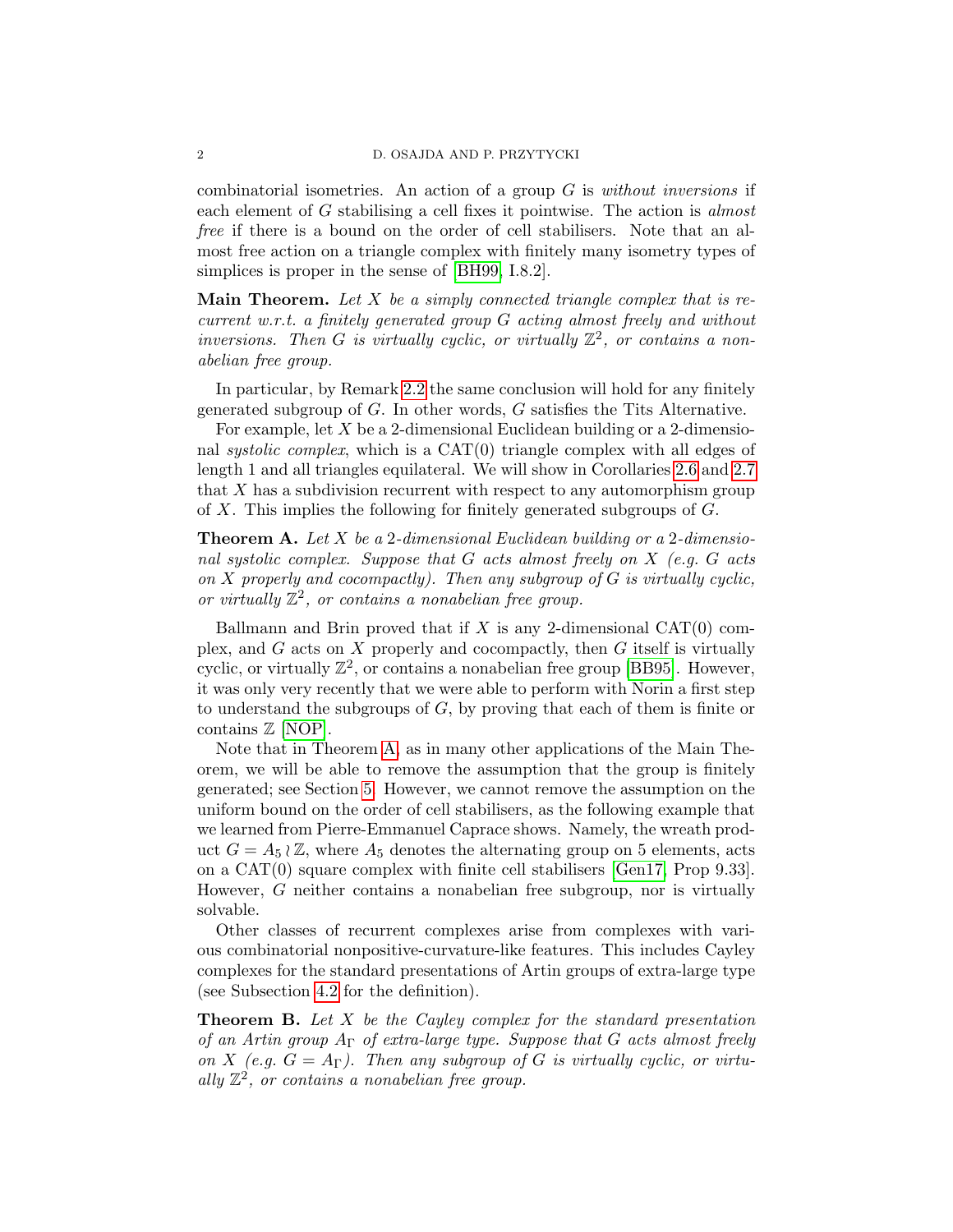In Appendix A written jointly with Jon McCammond we extend Theorem [B](#page-1-1) to a class of 2-dimensional Artin groups containing all large-type Artin groups. In the case where  $G = A_{\Gamma}$  we extend Theorem [B](#page-1-1) to all 2dimensional  $A_{\Gamma}$  with  $W_{\Gamma}$  hyperbolic in [\[MP\]](#page-21-9). We will give there an account on the current state of affairs concerning the Tits Alternative for other classes of Artin groups.

Another class of recurrent complexes arises from simply connected  $B(6)$ small cancellation complexes (see Subsection [4.1](#page-12-0) for the definition and details).

<span id="page-2-0"></span>**Theorem C.** Let X be a simply connected  $B(6)$ -small cancellation complex. Suppose that  $G$  acts almost freely on  $X$ . Then any finitely generated subgroup of  $\hat{G}$  is virtually cyclic, or virtually  $\mathbb{Z}^2$ , or contains a nonabelian free group.

Let us note that Wise [\[Wis04\]](#page-21-10) associated to each simply connected  $B(6)$ complex  $X$  a CAT(0) cube complex  $C$ . Furthermore, in [\[SW05\]](#page-21-6) the Tits Alternative is shown for groups acting almost freely on finite dimensional  $CAT(0)$  cube complexes. However, the complex C associated to a simply connected  $B(6)$  complex X might not be finitely dimensional — this happens e.g. when there is no bound on the size of the 2-cells in  $X$ . Therefore, the results from [\[SW05\]](#page-21-6) do not imply Theorem [C.](#page-2-0)

The method of proving the Tits Alternative presented in this paper raises the following natural questions.

Questions. Simplicial subdivisions of which 2-dimensional combinatorial complexes can be metrised as recurrent complexes? Can it be done for  $C(6)$ small cancellation complexes? What about Cayley complexes for standard presentations of 2-dimensional Artin groups?

Idea of proof of the Main Theorem. For simplicity we assume that the action of G is free and that X is systolic. Supposing additionally that X is countable, we exhaust the quotient  $\overline{X} = X/G$  with compact subcomplexes  $X_1 \subset X_2 \subset \cdots$ . The fundamental groups  $G_i$  of  $X_i$  have direct limit G.

Collapsing we remove the free edges from  $X_i$ . We focus first on the case where some  $X_i$  is thick meaning that it has an edge e of degree  $\geq 3$ . Consider the space of all local geodesics in  $X_i$  that are concatenations of segments  $\ldots, a_{-1}a_0, a_0a_1, a_1a_2, \ldots$  (where  $a_i$  denote points), as indicated in Figure [1](#page-3-0) on the right. We equip that space with a finite measure  $\mu^*$  assigning to each 'cylinder' of geodesics passing through prescribed consecutive segments  $a_0a_1, a_1a_2, \ldots, a_{n-1}a_n$  the value  $\prod_{i=1}^{n-1} \frac{1}{\deg a_i-1}$ , where  $\deg a_i$  is the degree of the edge containing  $a_i$ . This is inspired by the work of Ballmann and Brin [\[BB95\]](#page-20-3), who put a similar measure on a far larger space of geodesics. Using Poincaré recurrence à la [\[BB95\]](#page-20-3) we can find a local isometric embedding  $f$ of the dumbbell graph  $\overline{\Gamma}$  (see Figure [1](#page-3-0) on the left) into  $X_i$  with the following properties. Namely, f sends the vertices of  $\overline{\Gamma}$  into e and the edges of  $\overline{\Gamma}$ into concatenations of the segments in Figure [1](#page-3-0) on the right, terminating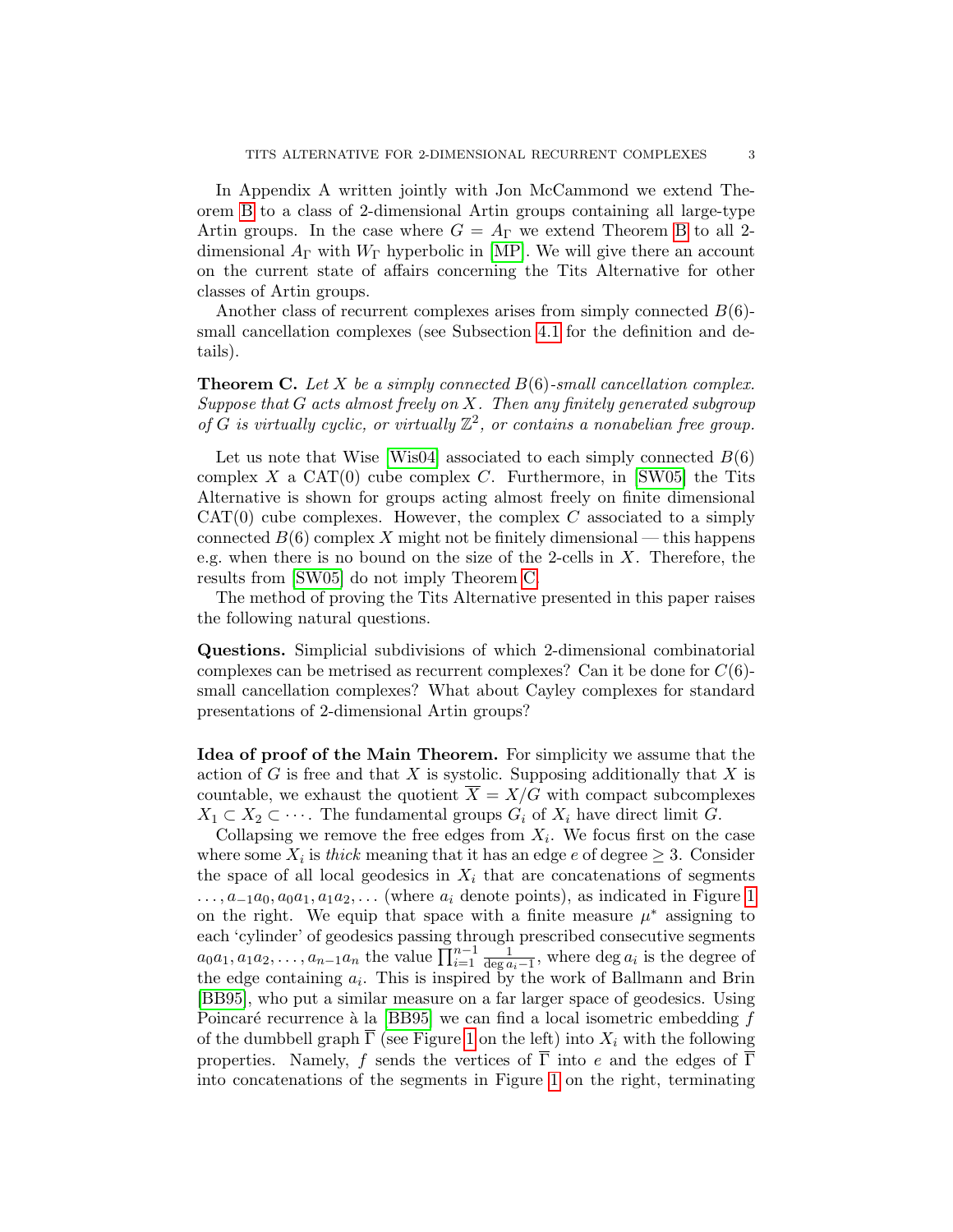perpendicularly to e. In particular,  $f(\overline{\Gamma})$  avoids the vertices of  $X_i$  and hence the stabiliser in G of the lift of  $\overline{\Gamma}$  to X contains a nonabelian free group.



<span id="page-3-0"></span>

In the case where  $X_i$  is not thick, it is a union of a graph and a dimension 2 pseudomanifold. The components of the pseudomanifold are  $\pi_1$ -injective in  $\overline{X}$ , since otherwise attaching compressing discs puts us back in the thick case. If one such component is a hyperbolic surface  $\Sigma$ , we find a nonabelian free group in  $\pi_1(\Sigma) < G$ . Otherwise, each  $G_i$  is a free product of some copies of  $\mathbb{Z}, \mathbb{Z}^2$  and the Klein bottle group, which satisfies the Tits Alternative. One can arrange that the number of factors is bounded by a constant independent of i, and then use the Hopfian property to deduce that the sequence  $G_1 \rightarrow$  $G_2 \rightarrow \cdots$  stabilises. This shows that G coincides with some  $G_i$ .

We believe that the overall method of our proof can be extended to treat all 2-dimensional CAT(0) complexes. In particular, the 'no thick subcomplexes' part (cf. Proposition [3.7\)](#page-11-0) is valid in such a general setting. To treat thick subcomplexes, one needs to find a method of 'closing' geodesics without the use of the additional structure of the recurrent complex. It seems that finding free subgroups could work then also in higher dimensions, for analogues of thick subcomplexes. However, at the moment we do not know how to proceed in the 'no thick subcomplexes' case in such higher dimensional setting, even for some restricted (combinatorial) classes of complexes, e.g. systolic complexes or Euclidean buildings.

Organisation. In Section [2](#page-4-0) we define the main object of our interest, the recurrent complexes. We provide main examples and basic properties, and we show how to find nonabelian free subgroups given thick subcomplexes. In Section [3](#page-8-0) we treat the case where there are no thick subcomplexes and we prove the Main Theorem. In Section [4](#page-11-1) we provide applications to  $B(6)$ small cancellation complexes and Artin groups of extra-large type, proving Theorem [C](#page-2-0) and the finitely generated case of Theorem [B.](#page-1-1) We discuss the case of infinitely generated subgroups and we complete the proofs of Theorems [A](#page-1-0) and [B](#page-1-1) in Section [5.](#page-16-0) In Appendix A written jointly with Jon McCammond we present the aforementioned extention of Theorem [B.](#page-1-1)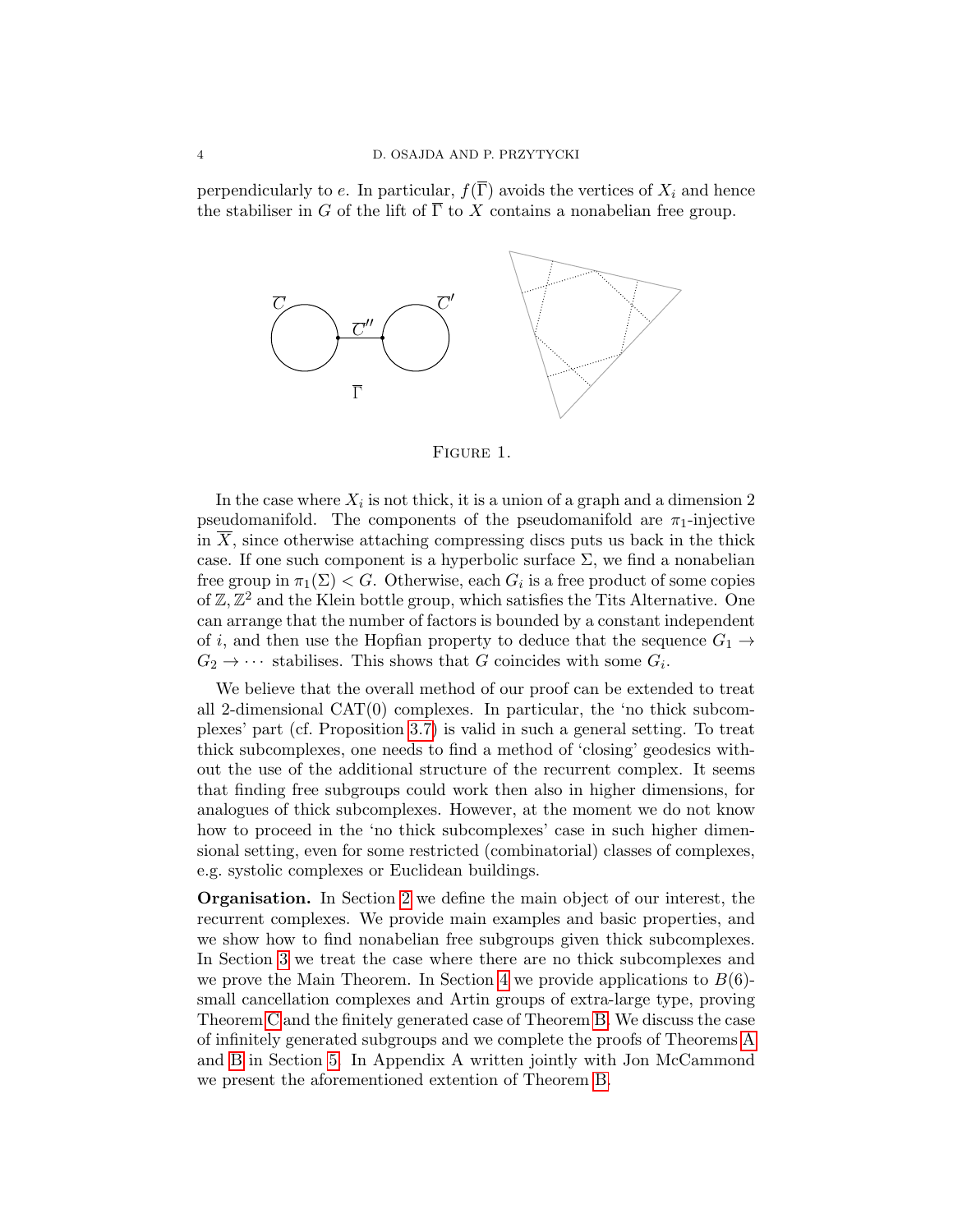Acknowledgements. We thank Pierre-Emmanuel Caprace, Sam Shepherd, and the anonymous referees for valuable comments. This paper was written while D.O. was visiting McGill University. We would like to thank the Department of Mathematics and Statistics of McGill University for its hospitality during that stay.

## 2. Recurrent complexes

<span id="page-4-0"></span>In this section we present a variant of the constructions introduced in [\[BB95\]](#page-20-3).

<span id="page-4-2"></span>**Definition 2.1.** Let  $X$  be a triangle complex, i.e. a 2-dimensional simplicial complex built of geodesic Euclidean triangles, with an action of a group G. Let  $x \in X^1 - X^0$ , let e be the edge containing x and let T be a triangle containing e. Then  $\mathbb{R}_x$  denotes the open half-circle of directions at x in T that are transverse to  $e$ . By deg  $x$  we denote the degree of  $e$ , i.e. the number of triangles containing  $x$ .

For  $v \in \mathbb{R}_x$ , let  $H(v)$  be the union of the directions  $v' \in \mathbb{R}_x$ <sup>'</sup> with  $T' \neq T$  such that there is a geodesic through x in  $T \cup T'$  with directions v and v'. Note that for each triangle T' containing x with  $T' \neq T$  there exists a unique such v'. Thus  $|H(v)| = \deg x - 1$ . We have  $v' \in H(v)$  if and only if  $v \in H(v')$ 

Furthermore, for  $v \in \mathbb{R}_x T$  suppose that the geodesic in T with the starting direction v terminates at a point  $x' \in X^1 - X^0$ . Then we denote its ending direction by  $I(v) \in \mathbb{R}_{x'}T$ . Note that  $I(I(v)) = v$ .

We say that  $X$  is recurrent with respect to  $G$  if there is a  $G$ -invariant subset A of the union of all  $k_xT$  such that all the following hold:

- (i) for each triangle T the set of  $a \in A$  with a in some  $lk_xT$  is finite,
- (ii) for each  $a \in A$  we have  $H(a) \subset A$ ,
- (iii) for each  $a \in A$  we have that  $I(a)$  is defined and belongs to A,
- (iv) for each edge e of degree  $\geq 3$  there exists  $x \in e$  such that for some (hence any by (ii)) triangle T containing e the direction in  $lk_xT$  perpendicular to e belongs to A,
- (v) there is no finite sequence  $a_0, a_1, \ldots, a_n$ , such that for all  $0 \leq i < n$  we have  $a_{i+1} \in H(I(a_i))$ , and  $a_0 = a_n$  or  $a_0 = I(a_n)$ .

<span id="page-4-1"></span>**Remark 2.2.** If a triangle complex X is recurrent w.r.t. G and  $X' \subseteq X$  is a G'-invariant subcomplex, for some  $G' < G$ , then X' is recurrent w.r.t.  $G'$ .

<span id="page-4-3"></span>**Remark 2.3.** If X is CAT $(0)$ , then its local geodesics are global geodesics and hence embed, and consequently Definition  $2.1(v)$  holds automatically for any A.

<span id="page-4-4"></span>**Example 2.4.** Suppose that X admits a simplicial map  $\rho$  to a simplicial complex consisting of only one triangle with angles  $\frac{\pi}{2}$ ,  $\frac{\pi}{4}$  $\frac{\pi}{4}, \frac{\pi}{4}$  $\frac{\pi}{4}$  such that  $\rho$  restricted to each triangle of  $X$  is an isometry. Then  $X$  has  $A$  satisfying Definition [2.1\(](#page-4-2)i)-(iv) w.r.t. any automorphism group of X. Indeed, it suffices to define  $A \cap \mathbb{R}_x$  with x in an edge e to be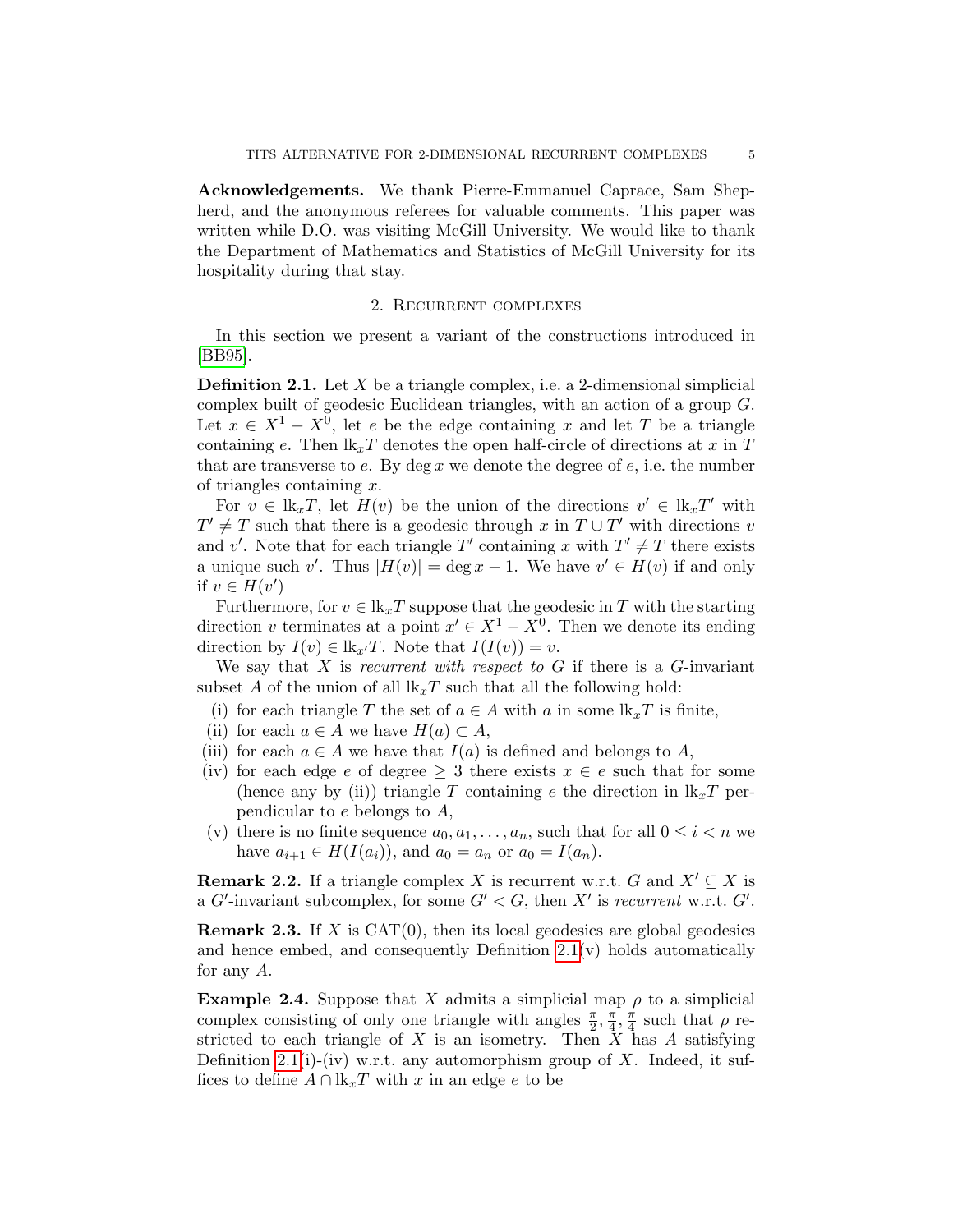- the vector perpendicular to  $e$ , for  $e$  the long edge and  $x$  dividing  $e$ in the ratio 1: 3,
- the vectors at angles  $\frac{\pi}{4}$  to  $e$ , for  $e$  the long edge and  $x$  the midpoint of e,
- the vectors at angles  $\frac{\pi}{4}$  and  $\frac{\pi}{2}$  to e, for e the short edge and x the midpoint of e,
- empty otherwise.

In other words, A is the union of the directions at the boundary of the two billiard trajectories in Figure [2.](#page-5-2)



<span id="page-5-2"></span>FIGURE 2.

<span id="page-5-4"></span>**Example 2.5.** Suppose that X admits a simplicial map  $\rho$  to a simplicial complex consisting of only one triangle with angles  $\frac{\pi}{2}$ ,  $\frac{\pi}{3}$  $\frac{\pi}{3}, \frac{\pi}{6}$  $\frac{\pi}{6}$  such that  $\rho$  restricted to each triangle of X is an isometry. Then X has A satisfying Defi-nition [2.1\(](#page-4-2)i)-(iv) w.r.t. any automorphism group of X. Indeed, it suffices to define A in each triangle as the union of the directions at the boundary of the two billiard trajectories in Figure [3,](#page-5-3) where  $y$  is, say, the edge midpoint.



<span id="page-5-3"></span>Figure 3.

We have the following immediate consequence of Example [2.5](#page-5-4) and Remark [2.3.](#page-4-3)

<span id="page-5-0"></span>**Corollary 2.6.** Let X be a 2-dimensional systolic complex. Then the barycentric subdivision of  $X$  is recurrent with respect to any automorphism group.

<span id="page-5-1"></span>**Corollary 2.7.** Let X be a 2-dimensional Euclidean building of type W with its usual geometric realisation, where each chamber is realised as a Euclidean triangle of angles  $\frac{\pi}{m_{st}}$  in the cases  $W = \widetilde{A}_2, \widetilde{C}_2, \widetilde{G}_2$  or a square in the case  $W = (\widetilde{I}_2)^2 = D_{\infty} \times D_{\infty}$ . Then X has a subdivision  $X^*$  that is recurrent with respect to any automorphism group G of X, and such that G acts on  $X^*$ without inversions.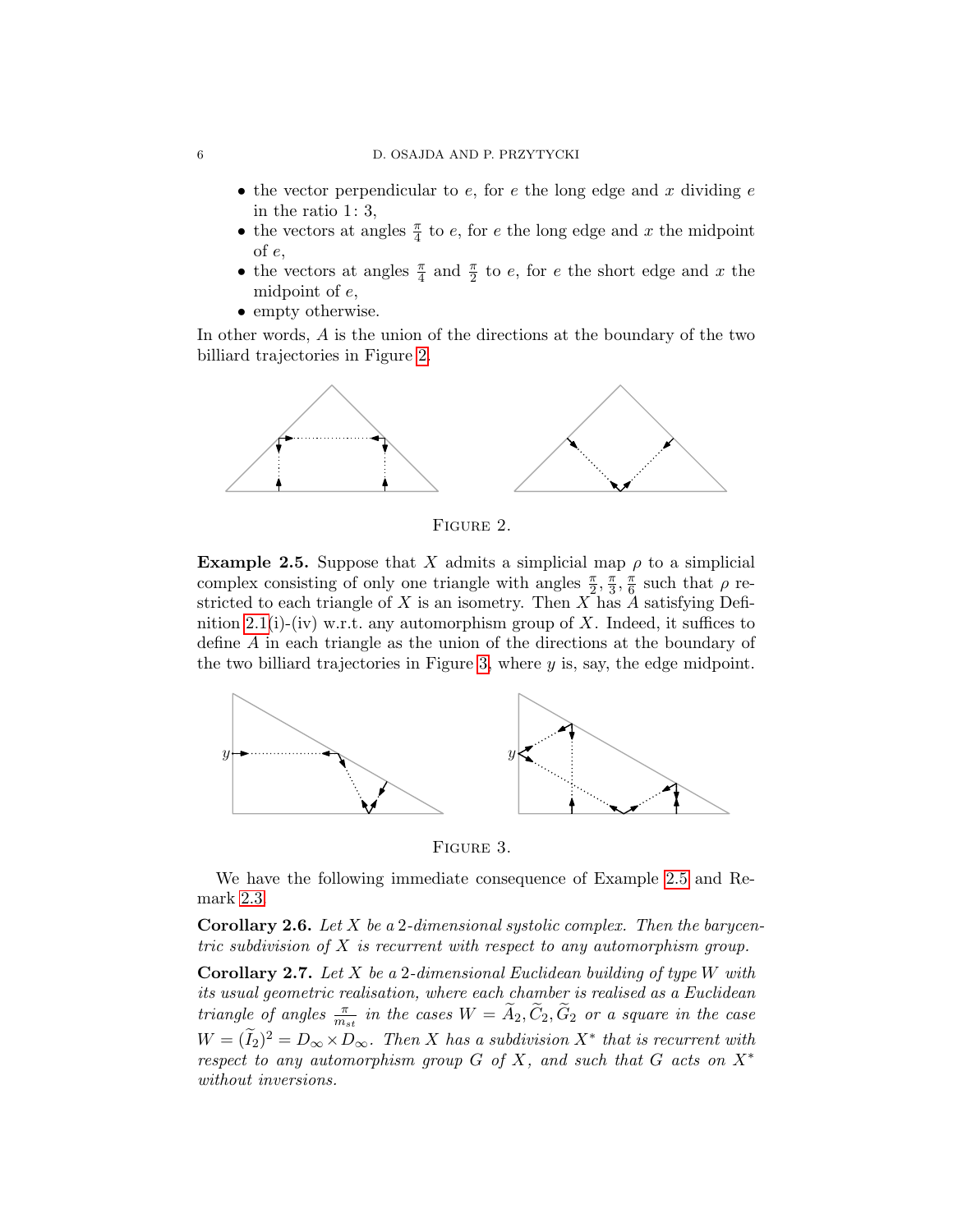*Proof.* Since X is CAT(0), by Remark [2.3](#page-4-3) we have that Definition  $2.1(v)$ holds automatically. If  $W = \widetilde{G}_2$ , it suffices to take  $X^* = X$  and use Ex-ample [2.5.](#page-5-4) If  $W = \widetilde{A}_2$ , we take  $X^*$  to be the barycentric subdivision of X and we use Example [2.5](#page-5-4) as well. If  $W = C_2$ , let  $X^*$  be obtained from X by subdividing each triangle into two similar triangles along the altitude from the right angle. We then use Example [2.4.](#page-4-4) Finally, if  $W = (\tilde{I}_2)^2$ , let  $X^*$  be the barycentric subdivision of  $X$  and use Example [2.4.](#page-4-4)

**Remark 2.8.** In fact, if X is a triangle complex with finitely many isometry types of 'simplices with specified directions in  $A$ ', recurrent w.r.t.  $G$ , then its barycentric subdivision  $X'$  is also recurrent w.r.t.  $G$ , and consequently in the Main Theorem one can remove the assumption that  $G$  acts without inversions.

Indeed, first note that for  $\varepsilon$  sufficiently small, we can replace A by A' whose geodesic segments with starting direction  $a' \in A'$  and ending direction  $I(a')$  constitute the boundary of the  $\varepsilon$ -neighbourhood of analogous segments from  $a \in A$  to  $I(a)$ . Secondly, except for finitely many of such  $\varepsilon$ , these segments from  $a' \in A'$  to  $I(a')$  do not pass through the vertices of X', and hence they show the recurrence of  $X^{\prime}$  w.r.t.  $G.$ 

Recurrent complexes are designed to satisfy the following lemma.

Definition 2.9. A 2-dimensional simplicial complex is essential if every edge has degree at least 2, and none of connected components is a single vertex. An essential triangle complex is thick if it has an edge of degree at least 3.

<span id="page-6-0"></span>**Lemma 2.10.** Suppose that a triangle complex  $X$  has all edges of finite degree, is thick, and is recurrent with  $A/G$  finite. Then G contains a nonabelian free group.

To prove Lemma [2.10](#page-6-0) we will use the following method of [\[BB95\]](#page-20-3).

**Definition 2.11.** Suppose that an essential triangle complex  $X$  has all edges of finite degree, and is recurrent with  $A/G$  finite. Consider the Markov chain with states A and the following transition function. Let  $b \in A \cap \mathbb{R}_x$ . The transition probability  $p(a, b)$  from  $a \in A$  to b equals  $\frac{1}{\deg x - 1}$  if  $b \in H(I(a))$ and 0 otherwise.

**Remark 2.12.** A uniform measure  $\mu$  on A is stationary for that Markov chain. Thus the space  $A^{\mathbb{Z}}$  can be equipped with Markov measure  $\mu^*$  invariant under the shift (see e.g. [\[Wal82,](#page-21-11) Ex  $(8)$ , page 21]). Since  $A/G$  is finite, the measure of the quotient  $A^{\mathbb{Z}}/G$  by the diagonal action of G is finite, w.l.o.g. a probability measure. Note that the shift map descends to  $A^{\mathbb{Z}}/G$  and is still measure preserving.

<span id="page-6-1"></span>**Lemma 2.13.** Suppose that an essential triangle complex  $X$  has all edges of finite degree, and is recurrent with  $A/G$  finite. Let  $a \in A$  and  $b \in H(a)$ . Then there is a local geodesic  $f : [0, l] \to X$  with the directions at  $0, l$  mapping to b, ga for some  $q \in G$ .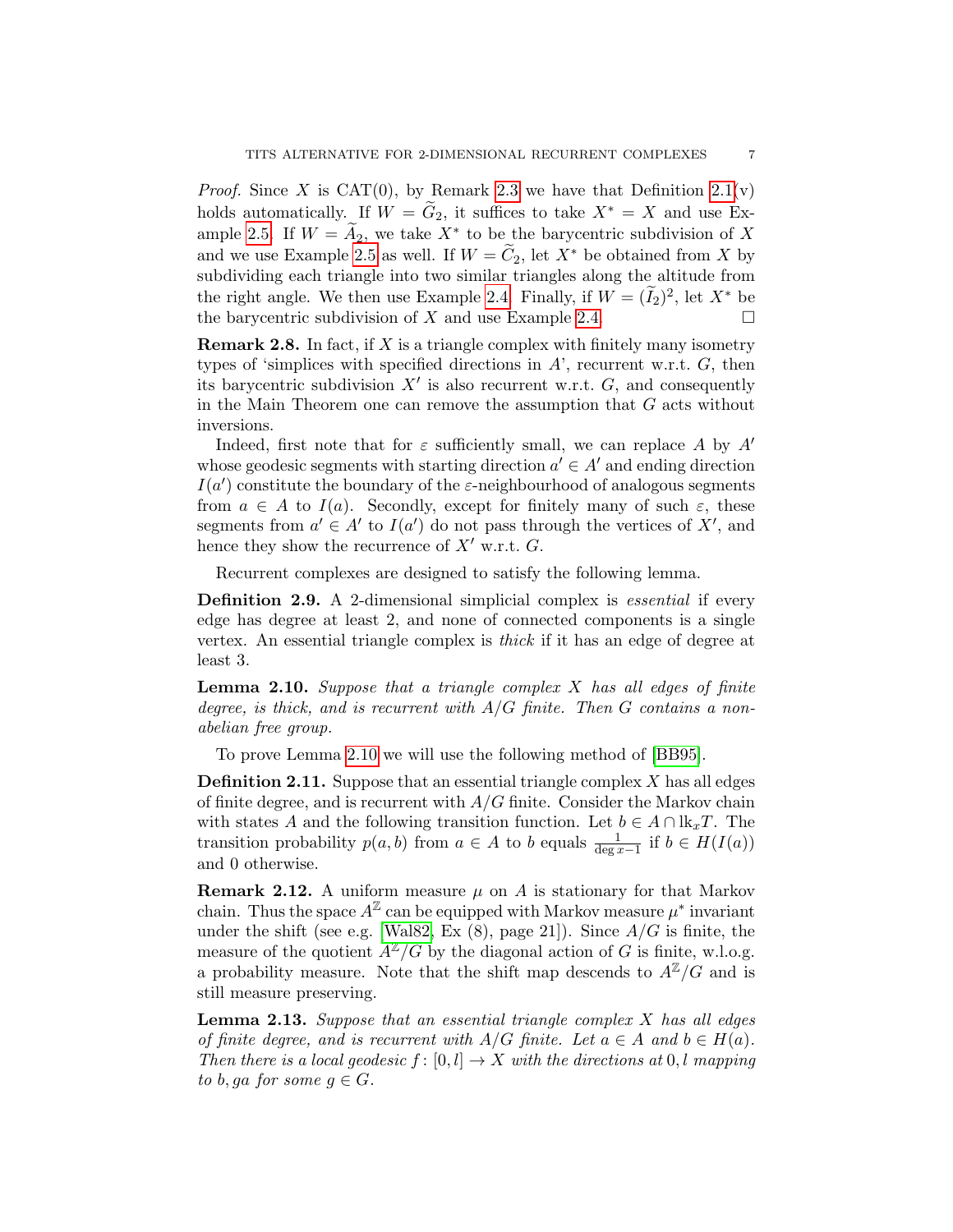*Proof.* We have  $p(I(a), b) \neq 0$ . Thus by the Poincaré recurrence (see e.g. [\[Wal82,](#page-21-11) Thm 1.4]) applied to  $A^{\mathbb{Z}}/G$  we have a finite sequence  $a_0 = I(a), a_1 =$  $b, \ldots, a_n = ga_0$ , for some  $g \in G$ , such that for all  $0 \leq i \leq n$  we have  $a_{i+1} \in H(I(a_i))$ . Define f as the concatenation of the geodesics from  $a_i$  to  $I(a_i)$  for  $1 \leq i < n$  and from  $a_n = ga_0$  to  $gI(a_0) = ga$ .

Remark 2.14. An alternative, more combinatorial way of proving Lemma [2.13](#page-6-1) was suggested to us by Sam Shepherd. For example, if  $G$  acts freely on  $X$ , then the finite set  $A/G$  is the set of states for appropriate Markov chain for which the uniform measure is stationary. Consequently, since we have a positive transition probability from the state  $[I(a)]$  to the state  $[b]$ , we also have a positive probability of passing from [b] to  $[I(a)]$  after several steps.

*Proof of Lemma [2.10.](#page-6-0)* Let  $\overline{\Gamma}$  (see Figure [1](#page-3-0) left) be the graph obtained from joining the basepoints of two closed paths  $\overline{C}, \overline{C}'$  by a path  $\overline{C}''$  (their lengths will be determined later). Let  $\Gamma$  be the universal cover of  $\overline{\Gamma}$  with the action of the deck transformation group  $F_2$ . The main idea of the proof is to construct a homomorphism  $\varphi: F_2 \to G$  and  $\varphi$ -equivariant local isometry  $\Gamma \to X - X^0$ that is injective on the set of directions at the vertices of Γ.

Let  $C''$  be a lift to  $\Gamma$  of  $\overline{C}''$  with endpoints c, c'. Let  $C, C'$  be some lifts of the paths  $\overline{C}, \overline{C}'$  starting at c, c'. Let  $\overline{h}, h' \in F_2$  be the elements mapping c to the other endpoint of C, and  $c'$  to the other endpoint of  $C'$ , respectively. Observe that  $C \cup C' \cup C''$  is a fundamental domain for the action of  $F_2$ on Γ. Thus to define an equivariant map  $\Gamma \to X - X^0$  it suffices to define a homomorphism  $\varphi: F_2 \to G$  and a map  $f: C \cup C' \cup C'' \to X - X^0$  with the property that  $\varphi(h)$  maps  $f(c)$  to the other endpoint of  $f(C)$  and  $\varphi(h')$ maps  $f(c')$  to the other endpoint of  $f(C')$ .

Let e be an edge of X of degree  $\geq 3$ . Then for  $i = 1, 2, 3$ , there are distinct triangles  $T_i$  containing e. Since Y is recurrent, by Definition [2.1\(](#page-4-2)iv) we have  $x \in e$  such that for any T containing e the direction in  $lk_xT$  perpendicular to e belongs to A. Let  $v_i$  be that direction in  $\mathbf{lk}_x T_i$ .

Apply Lemma [2.13](#page-6-1) to  $a = v_1, b = v_2$ , to obtain a local geodesic  $f : [0, l] \rightarrow$  $X - X^0$  with ending directions  $v_2, gv_1$ , for some  $g \in G$ . Identify C with [0, l]. Analogously, apply Lemma [2.13](#page-6-1) to  $a = v_1, b = v_3$  to obtain  $f: C'' \to X - X^0$ with ending directions  $v_3, g''v_1$ , for some  $g'' \in G$ . Finally, apply Lemma [2.13](#page-6-1) to  $a = v_2, b = g''v_3$ , to obtain  $f: C' \to X - X^0$  with ending directions  $g''v_3, g'g''v_2$ , for some  $g' \in G$ . Define  $\varphi \colon F_2 \to G$  by  $\varphi(h) = g$  and  $\varphi(h') = g'$ . By the observation above, we can extend  $f: C \cup C' \cup C'' \to X - X^0$  to a  $\varphi$ equivariant map  $\Gamma \to X - X^0$  for which we keep the same notation f. Note that for each vertex w of  $\Gamma$  the three directions at w are mapped under f to a G-translate of the triple  $\{v_1, v_2, v_3\}.$ 

Let E be the set of directed edges of Γ. Consider the map  $f_* : E \to A$  that maps each directed edge  $wu \in E$  to the direction of  $f(wu)$  at  $f(w)$ . We will prove that  $\varphi$  is injective by showing that  $f_*$  is injective. Suppose that there are two edges  $wu, w'u' \in E$  with  $f_*(wu) = f_*(w'u')$ . Then we also have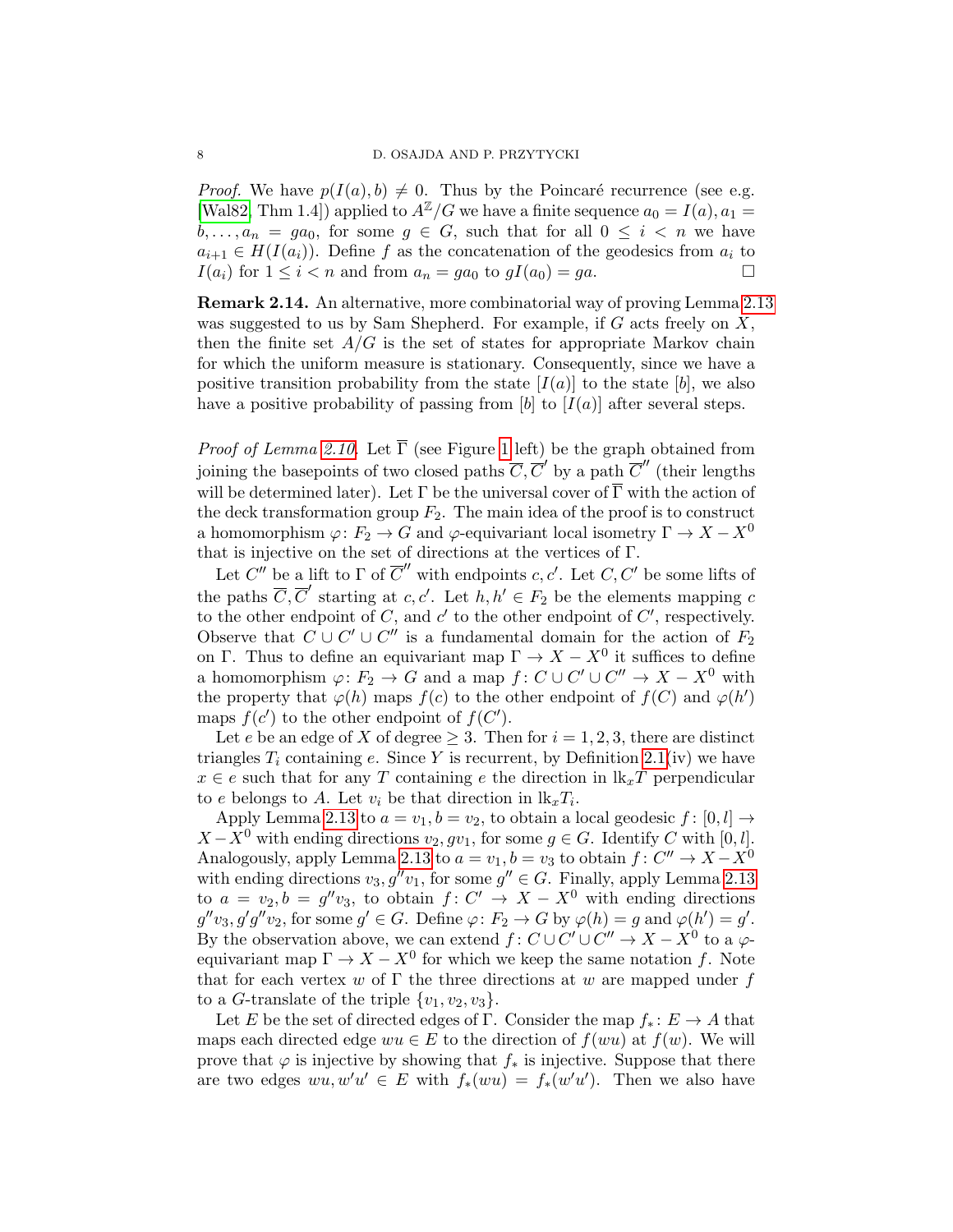$f_*(uw) = f_*(u'w')$ , so without loss of generality we can assume that the embedded edge-path  $\gamma$  in  $\Gamma$  from w to w' passes through u. For  $i = 0, \ldots, n$ , let  $a_i$  be the images under  $f_*$  of consecutive edges of  $\gamma$ . In particular,  $a_0 = f_*(wu)$  and in the case where u' lies on  $\gamma$  we have  $a_n = f_*(u'w')$ . If  $\gamma$  does not contain u', then we add  $a_{n+1} = f_*(w'u')$ . Note that for  $i = 0, 1, \ldots$  we have  $a_{i+1} \in H(I(a_i))$ , and so  $f_*(wu) = f_*(w'u')$  contradicts Definition [2.1\(](#page-4-2)v).  $\Box$ 

# 3. Invariant cocompact subcomplexes

<span id="page-8-0"></span>**Definition 3.1.** Let  $X$  be a simplicial complex with a simplicial action of a group G. We say that a subcomplex  $Z \subseteq X$  is an *invariant cocompact* subcomplex with respect to G (shortly  $G-c.s.$ ) if Z is G-invariant, and the quotient  $Z/G$  is compact. Note that a  $G$ -c.s. is not required to be connected.

A simplicial complex homeomorphic to the plane  $\mathbb{R}^2$  (resp. to the 2sphere  $S^2$ ) is called a *simplicial plane* (resp. *simplicial* 2-sphere). A simplicial plane whose 1-skeleton is Gromov-hyperbolic (w.r.t. to the metric where each edge has length 1) is called *hyperbolic*. By the classification of 2-dimensional orbifolds, if  $E$  is a non-hyperbolic simplicial plane with cocompact automorphism group H, then H is virtually  $\mathbb{Z}^2$ . We call such E a flat.

<span id="page-8-2"></span>**Lemma 3.2.** Let  $X$  be a simply connected 2-dimensional simplicial complex with a finitely generated group G acting almost freely and without inversions. If each essential  $G-c.s.$  in  $X$  is a disjoint union of flats, then  $G$  is virtually a free product of some number of  $\mathbb Z$  and  $\mathbb Z^2$ .

*Proof.* Suppose first that  $X$  is countable. We may find an increasing sequence  $X_1 \subset X_2 \subset \cdots$  of connected G-c.s.'s exhausting X. (Start with a G-orbit of a vertex, connect it equivariantly by edge-paths, then at each step add equivariantly remaining cells.) The action of  $G$  on  $X_i$  lifts to an action of a group  $G_i$  on the universal cover  $X_i$  of  $X_i$ . The corresponding maps  $\widetilde{X}_1 \to \widetilde{X}_2 \to \cdots$  and  $\widetilde{X}_i \to \widetilde{X} = X$  induce homomorphisms  $G_1 \to G_2 \to \cdots$ and epimorphisms  $G_i \rightarrow G$ . Note that the vertex stabilisers of the action of  $G_i$  on  $X_i$  coincide with the vertex stabilisers of the action of G on  $X_i$  and thus have uniformly bounded order.

Since G is finitely generated, there is a finitely generated subgroup  $H_1$  <  $G_1$  such that  $H_1 \to G$  is an epimorphism. For each  $i > 1$ , let  $H_i$  be the image of  $H_1$  under the the homomorphism  $G_1 \to G_i$ . We obtain an infinite sequence of epimorphisms

<span id="page-8-1"></span>
$$
(1) \t\t\t H_1 \twoheadrightarrow H_2 \twoheadrightarrow \cdots
$$

The epimorphism from the direct limit  $\varinjlim H_i$  to G is in fact an isomorphism. Indeed, let  $h_i \in \text{ker}(H_i \to G)$  and let  $\alpha$  be a path joining a basepoint  $\widetilde{x}_i \in X_i$  to  $h_i \widetilde{x}_i$ . The projection of  $\alpha$  to  $X_i$  is a closed path and it becomes<br>contractible in some  $X_i$ , since  $X_i$  orbanst  $X_i$  and  $X_i$  is simply connected contractible in some  $X_j$ , since  $X_j$  exhaust X, and X is simply connected.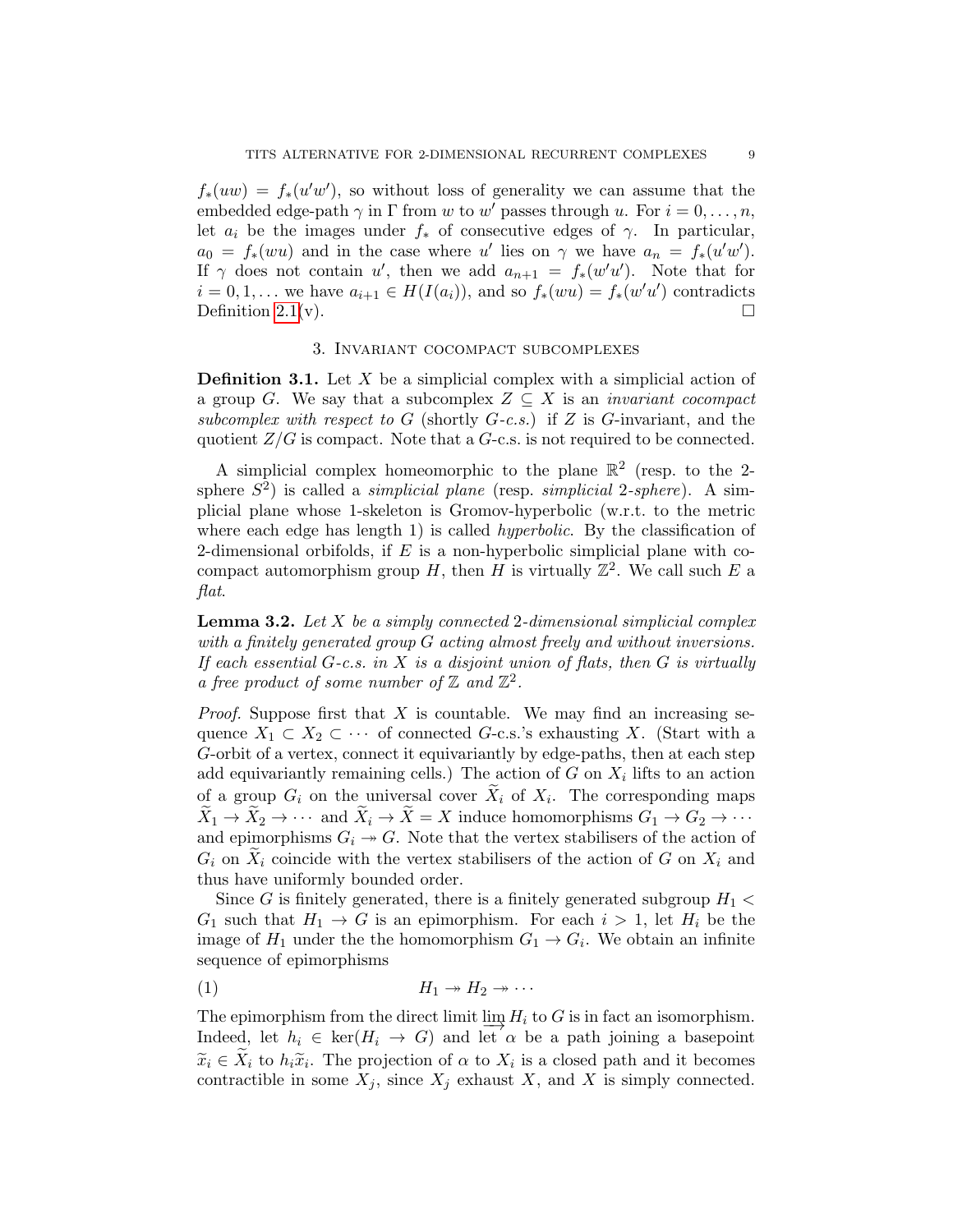Consequently the image  $h_j \in H_j$  of  $h_i$  fixes the image of  $\tilde{x}_i$  in  $X_j$  and thus  $h_i \in \ker(H_i \to G)$  implies  $h_i = 0$  $h_j \in \ker(H_j \to G)$  implies  $h_j = 0$ .

Since each essential  $G$ -c.s. in X is a disjoint union of flats and  $G$  acts without inversions, every  $X_i$  can be equivariantly collapsed (by removing triangles with free edges) to a space  $Y_i$  that is a union of a graph and a disjoint union of flats. The preimage  $\tilde{Y}_i \subset \tilde{X}_i$  of  $Y_i$  under the covering map is thus a simply connected union of a graph and a disjoint union of flats, with a proper and cocompact action of  $G_i$ . Let  $\Gamma_i$  be the tree obtained from  $Y_i$  by quotienting each flat to a vertex. The quotient  $\Gamma_i/G_i$  is a finite graph of groups  $\mathcal{G}_i$  with  $\pi_1 \mathcal{G}_i = G_i$  and edge groups of uniformly bounded order. Its vertex groups  $G_v$  are also finite of uniformly bounded order, or have the following description for a vertex  $v$  obtained from quotienting a flat Z to v. Namely, let  $G'_v$  be the image of  $G_v$  in the isometry group of Z. We then have a short exact sequence  $0 \to K \to G_v \to G'_v \to 0$ , with K finite of uniformly bounded order. By the classification of 2-dimensional Euclidean orbifolds, there are only finitely many possible isomorphism types for  $G'_v$ . Consequently, there are only finitely many possible isomorphism types for  $G_v$ . Analogously, there are only finitely many possible isomorphism types for the subgroups of  $G_v$ .

If  $H_1$  is generated by d elements, then so is each  $H_i$  for  $i > 1$ . Since each  $H_i$  is a subgroup of  $G_i$ , it is also the fundamental group of a finite graph of groups  $\mathcal{H}_i$  with edge groups of uniformly bounded order. It follows, by a result of Linnell [\[Lin83,](#page-21-12) Thm 2], that there is a uniform bound on the number of edges in a minimal such graph with fundamental group  $H_i$ . (This is because the augmentation ideal in [\[Lin83,](#page-21-12) Thm 2] is generated by at most d elements.) Edge and vertex groups of  $\mathcal{H}_i$  have only finitely many isomorphism types. Furthermore, there are finitely many possible injections from edge groups to vertex groups, up to conjugations in vertex groups. However, such conjugations do not change  $\pi_1\mathcal{H}_i$ . Hence there are only finitely many isomorphism types in  $\{H_i\}_{i=1}^{\infty}$ .

Let H be isomorphic to  $H_i$  for infinitely many i. Note that H is virtually a free product of some number of  $\mathbb Z$  and  $\mathbb Z^2$ , and thus it is residually finite. Moreover, H is finitely generated, so it is Hopfian. It follows that if  $H \cong$  $H_i, H_{i+k}$ , then  $H_i \rightarrow H_{i+k}$  is an isomorphism, and hence, for every  $j =$  $i, i+1, \ldots, i+k-1$ , the map  $H_i \twoheadrightarrow H_{i+1}$  is an isomorphism. Therefore, the sequence [\(1\)](#page-8-1) stabilises and  $G = H$  is as required.

If X is not countable, we consider the collection  $X_{\lambda}$  of all connected G-c.s. containing a given connected G-c.s.  $X_1$ , which form a directed set under inclusion. We define appropriate  $G_{\lambda}, H_{\lambda}$  as before, and we have again  $G = \lim_{\Delta t \to 0} H_{\lambda}$ . There is still H such that for every  $X_{\lambda}$  there is  $X_{\lambda'} \supset X_{\lambda}$  with  $H_{\lambda'} \cong H$ , and then replacing  $X_1$  by such  $X_{\lambda'}$  we obtain that all maps in our directed system are isomorphisms and consequently  $G = H$ .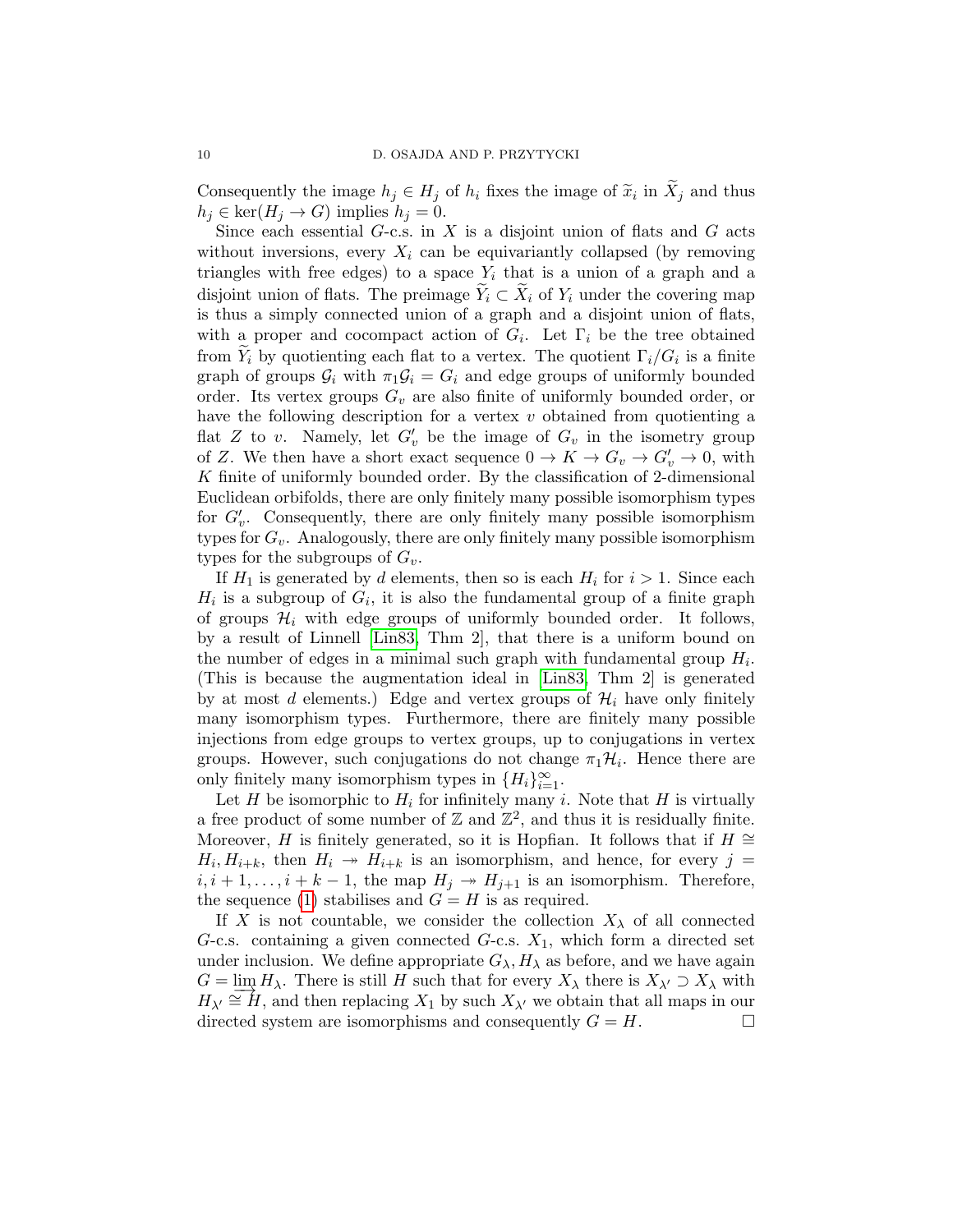<span id="page-10-0"></span>**Lemma 3.3.** Let  $Z \subseteq X$  be a connected essential subcomplex in a connected simplicial complex X. If  $\pi_1 Z \to \pi_1 X$  is not injective, then Z is contained in a thick subcomplex  $Z' \subseteq X$  with  $Z' - Z$  finite.

Before we give the proof, we record the following consequences.

<span id="page-10-1"></span>**Corollary 3.4.** Let  $Z \subseteq X$  be a connected essential G-c.s. in a connected simplicial complex X. If  $\pi_1 Z \to \pi_1 X$  is not injective, then Z is contained in a thick G-c.s.

*Proof.* Apply Lemma [3.3](#page-10-0) to Z. Then  $GZ'$  is a thick  $G$ -c.s.

For a subcomplex  $Z \subseteq X$  and a triangle T of Z let  $\text{gal}_Z(T)$  denote the gallery connected component of Z containing T. That is,  $\text{gal}_Z(T)$  is the subcomplex of  $Z$  consisting of  $T$  and all the triangles in  $Z$  that can be reached from T by passing from a triangle to a triangle adjacent along an edge.

<span id="page-10-2"></span>**Corollary 3.5.** Let  $X$  be a simply connected simplicial complex that does not contain simplicial 2-spheres. Let  $Z \subseteq X$  be an essential G-c.s. that is not contained in a thick G-c.s. Then for each triangle T of Z,  $\text{gal}_Z(T)$  is a simplicial plane.

*Proof.* Since Z is essential and not thick,  $\text{gal}_Z(T)$  is a 2-dimensional pseudomanifold. Thus  $\text{gal}_Z(T)$  is homeomorphic with a connected surface with possibly some identifications on a discrete set of points. By Corollary [3.4,](#page-10-1)  $\operatorname{gal}_Z(T)$  is simply connected, so it is homeomorphic with  $S^2$  or  $\mathbb{R}^2$  $\Box$ 

We now pass to the proof of Lemma [3.3.](#page-10-0) A *disc diagram*  $D$  is a compact contractible simplicial complex with a fixed embedding in  $\mathbb{R}^2$ . Its boundary path is the attaching map of the cell at  $\infty$ . If X is a simplicial complex, a disc diagram in X is a nondegenerate simplicial map  $\varphi: D \to X$ , and its boundary path is the composition of the boundary path of D and  $\varphi$ . We say that  $\varphi$  is *reduced* if it maps triangles sharing an edge to two distinct triangles. The *area* of  $\varphi$  is the number of triangles of D.

**Remark 3.6.** Let  $\gamma$  be a closed edge-path in a simplicial complex X. If  $\gamma$  is contractible in  $X$ , then there is a reduced disc diagram in  $X$  with boundary path  $\gamma$ . For  $\gamma$  embedded, this is [\[JS06,](#page-21-13) Lem 1.6]. For  $\gamma$  not embedded, attach a triangulated annulus A to X along  $\gamma$  to obtain X'. Applying the embedded case to the second boundary component  $\gamma'$  of A we obtain a reduced disc diagram  $\varphi' : D' \to X'$ . Then  $\varphi'^{-1}(X'-X)$  is the open combinatorial 1-ball around  $\partial D'$ . Consequently,  $\varphi'$  restricted to  $D = D' - \varphi'^{-1}(X' - X)$  is a reduced disc diagram with boundary path  $\gamma$ .

*Proof of Lemma [3.3.](#page-10-0)* Let  $\varphi: D \to X$  be a minimal area reduced disc diagram with boundary path in Z representing a nontrivial element of  $\pi_1(Z)$ . Note that D cannot have area 0. Let  $Z' = Z \cup \varphi(D)$ . Observe that Z' is essential, since Z is essential and  $\varphi$  is reduced. Furthermore, let T be a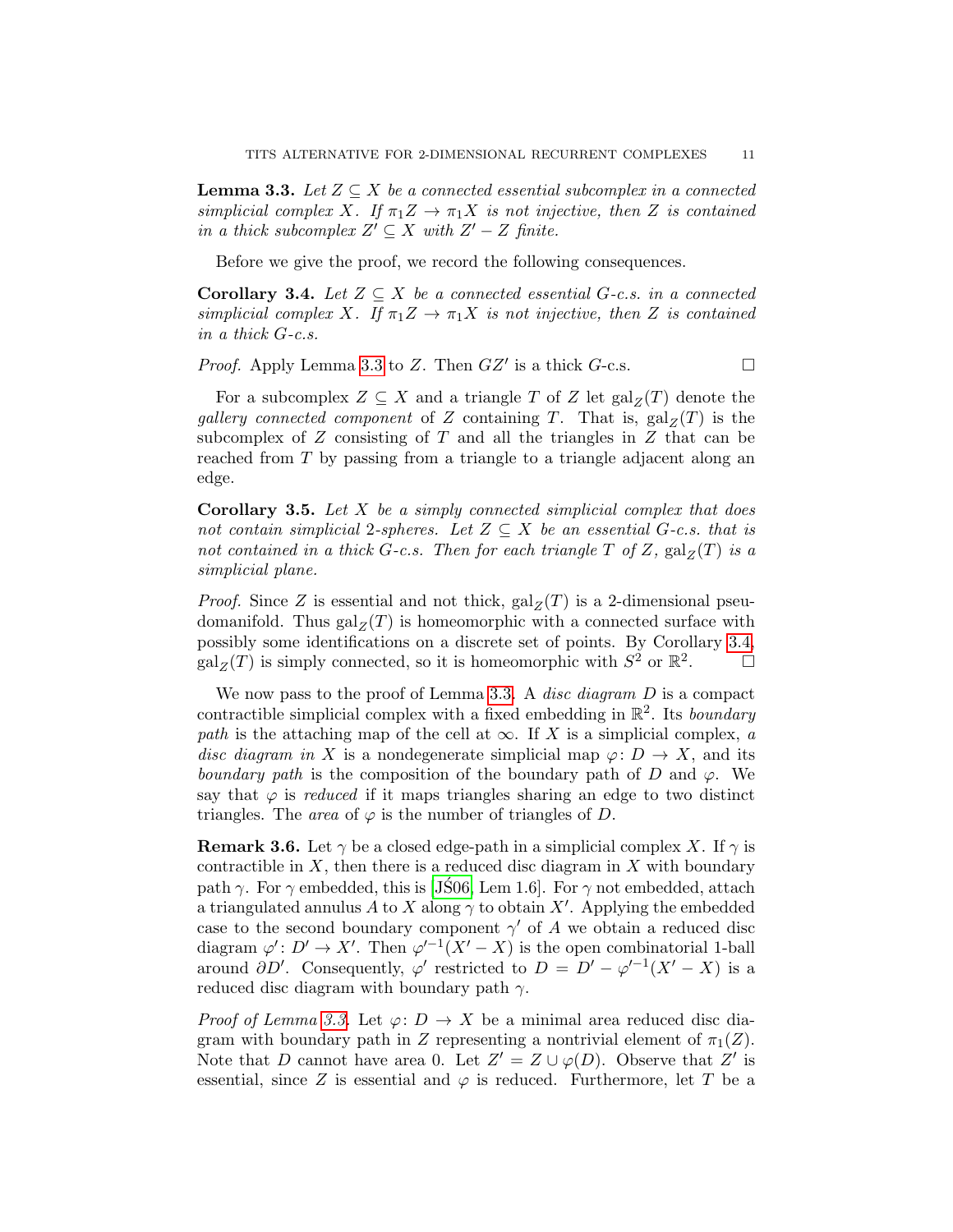triangle of  $D$  adjacent to a boundary edge  $e$ . By the minimality of area,  $\varphi(e)$  has degree  $\geq 3$  in  $Z'$ . В последните последните последните последните последните последните последните последните последните последн<br>В последните последните последните последните последните последните последните последните последните последнит

<span id="page-11-0"></span>Proposition 3.7. Let X be a simply connected 2-dimensional simplicial complex that contains no simplicial 2-spheres with a finitely generated group G acting almost freely and without inversions. If  $X$  contains no thick  $G$ -c.s., then G is virtually cyclic, or virtually  $\mathbb{Z}^2$ , or contains a nonabelian free group.

*Proof.* Consider possible essential  $G$ -c.s.  $Z \subseteq X$ . By Corollary [3.5,](#page-10-2) for each triangle T of Z we have that  $Y = \text{Gal}_Z(T)$  is a simplicial plane. If any such  $Y$  is not a flat, then it is a hyperbolic simplicial plane. Consequently, the stabiliser  $\text{Stab}_G(Y)$ , which acts properly and cocompactly on Y, contains a nonabelian free group (by e.g. [\[GdlH90,](#page-21-14) Thm  $8.37$ ]). If Y and Y' are two such intersecting flats, then by Corollary [3.4,](#page-10-1) the connected component W of Z containing  $Y \cup Y'$  is an infinite valence tree of flats and thus  $\operatorname{Stab}_G(W)$ contains a nonabelian free group. It remains to consider the case where each  $Z$  is a disjoint union of flats. Then by Lemma [3.2](#page-8-2) we have that  $G$  is virtually cyclic, or virtually  $\mathbb{Z}^2$ , or contains a nonabelian free group.  $\Box$ 

Proof of the Main Theorem. If X contains a simplicial 2-sphere  $\Sigma$ , then there is no triangle  $T_0$  in  $\Sigma$  with an  $a_0 \in A$  in some  $\mathrm{lk}_{x_0} T_0$ . Indeed, oth-erwise using Definition [2.1\(](#page-4-2)ii) and (iii) we could construct in  $A$  an infinite sequence  $a_0, a_1, \ldots$  such that for all  $i \geq 0$  we have  $a_{i+1} \in H(I(a_i))$ , with  $a_i$ in some  $\mathbf{lk}_{x_i}T_i$  and  $T_i \subset \Sigma$ . This would contradict Definition [2.1\(](#page-4-2)i) or (v). Consequently, by Definition [2.1\(](#page-4-2)iv) each edge of  $\Sigma$  has degree 2 in X. We can thus remove all triangles and edges of each  $\Sigma$  and replace them by a cone over the vertex set  $\Sigma^0$ . After this operation X is still simply connected. We can thus assume that  $X$  does not contain simplicial 2-spheres.

If X contains a thick G-c.s. Z, then by Remark [2.2](#page-4-1) the triangle complex  $Z$ is recurrent with respect to  $G$ . Since  $G$  acts cocompactly on  $Z$ , we have that  $A/G$  is finite. Moreover, since G acts properly on Z, all edges of Z have finite degree in Z. Thus by Lemma [2.10](#page-6-0) we have that  $G$  contains  $F_2$ . If  $X$  does not contain a thick  $G$ -c.s., then the Main Theorem follows from Proposition [3.7.](#page-11-0)

Remark 3.8. The assumption in Proposition [3.7](#page-11-0) that X contains no simplicial 2-spheres could be removed at the cost of allowing, instead of flats, trees of 2-spheres and trees of a flat and 2-spheres in the statement of Lemma [3.2.](#page-8-2) This would complicate slightly the proof of Lemma [3.2,](#page-8-2) so we decided to keep this assumption.

### 4. More applications

<span id="page-11-2"></span><span id="page-11-1"></span>**Example 4.1.** Let  $X$  be a 2-dimensional combinatorial complex with all edges of length 1 and all 2-cells regular Euclidean  $2n$ -gons, where n might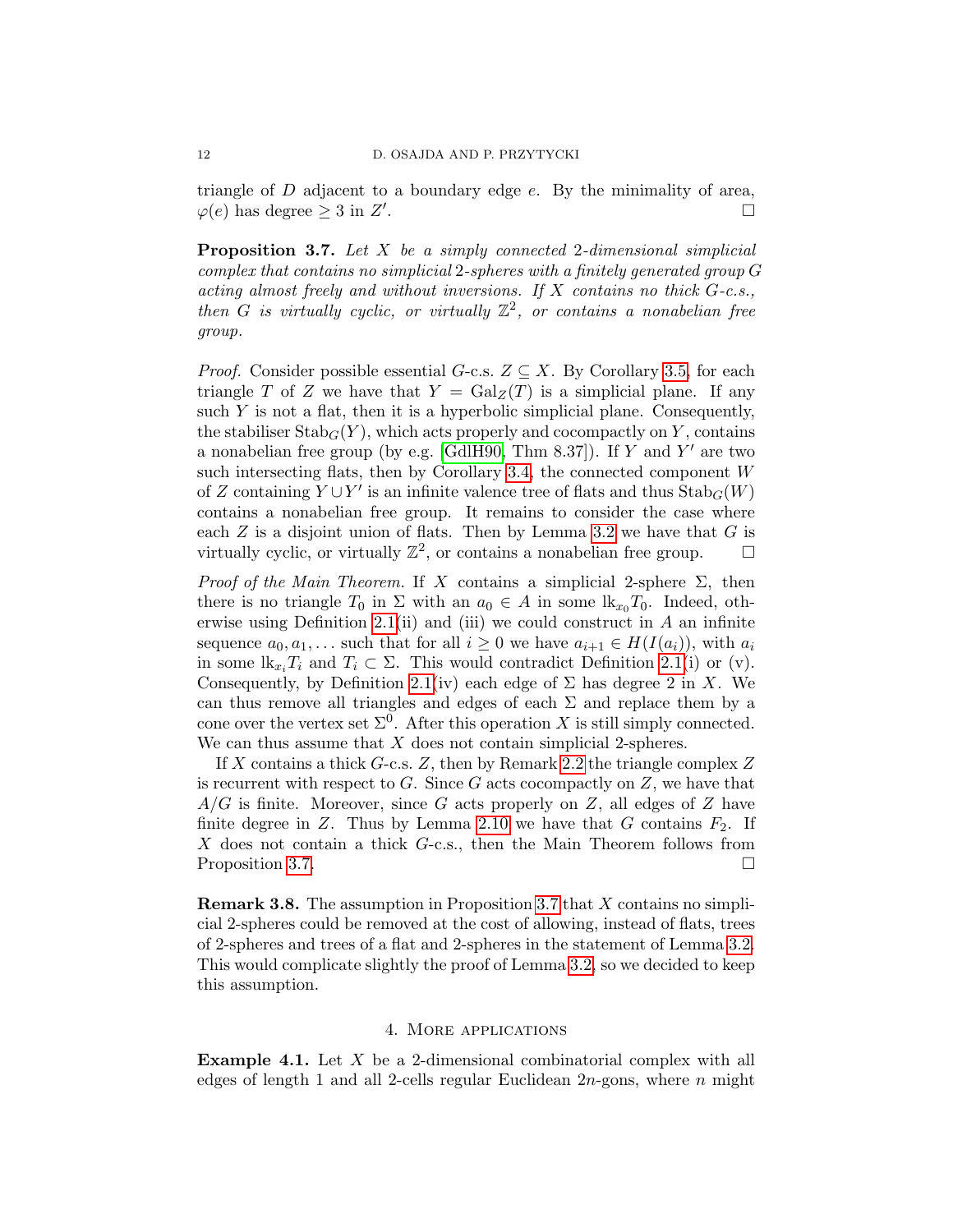vary. Suppose that all cells embed in  $X$ . Then the barycentric subdivi-sion X' of X is a triangle complex satisfying Definition [2.1\(](#page-4-2)i)-(iv) w.r.t. any automorphism group of  $X$ . Indeed, we define  $A$  in the triangles forming a given polygon as the directions coming from the union of line segments perpendicular to opposite edge pairs and dividing them in the ratio 1: 3, see Figure [4.](#page-12-1)



<span id="page-12-1"></span>Figure 4.

Here we study two classes of complexes, where we have also Defini-tion [2.1\(](#page-4-2)v), and consequently  $X'$  is recurrent w.r.t. any automorphism group of X.

<span id="page-12-0"></span>4.1. B(6) complexes. The following notion was introduced by Wise [\[Wis04\]](#page-21-10). Let X be a 2-dimensional combinatorial complex. X satisfies the  $B(6)$  (small cancellation) condition if for each 2-cell R, and for each path  $S \to \partial R$  which is the concatenation of at most 3 pieces, we have  $|S| \leq |\partial R|/2$ , where  $|\cdot|$ denotes the number of edges in a path. (See [\[Wis04\]](#page-21-10) for definitions of paths, pieces, and further details.) In particular,  $B(6)$  complexes satisfy the combinatorial  $C(6)$  small cancellation condition [\[Wis04,](#page-21-10) Prop 2.11].

<span id="page-12-2"></span>**Example 4.2.** Suppose that X is simply connected and satisfies  $B(6)$ . By subdividing each edge into two, we can assume that for every 2-cell  $R$  of  $X$ the length  $|\partial R|$  is even. A *hypergraph* in X is then a connected component  $\Lambda$  of a graph whose vertices correspond to edges of  $X$  and whose edges correspond to pairs of antipodal edges in R, with the obvious map  $\Lambda \to X$ [\[Wis04,](#page-21-10) Def 3.2 and Rem 3.4]. Equip the barycentric subdivision  $X'$  of X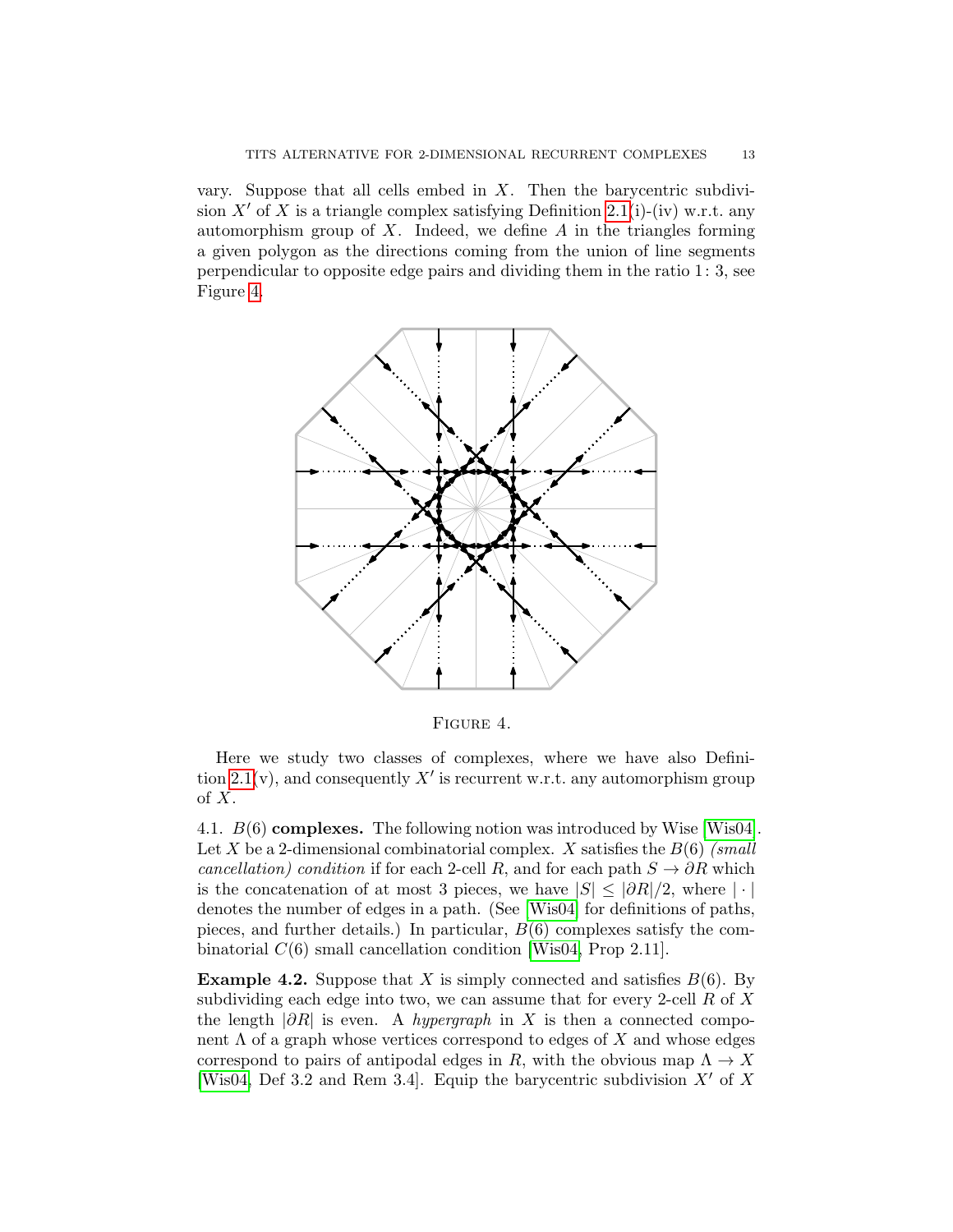with the metric and  $\tilde{A}$  of Example [4.1.](#page-11-2) Note that all the 2-cells of  $\tilde{X}$  embed by [\[Wis04,](#page-21-10) Cor 2.9].

Observe that any sequence  $a_0, a_1, \ldots, a_n$  of elements of A, with  $a_{i+1} \in$  $H(I(a_i))$  for  $0 \leq i < n$  extends to such a sequence with  $a_0 \in \mathbb{R}_x T$ ,  $a_n \in$  $lk_{x'}T'$  with  $x, x'$  in the edges of X (and dividing them in the ratio 1: 3). Joining consecutive  $a_i$  by geodesics we obtain a local geodesic segment  $\gamma \to X$ , which factors (up to a distance  $\frac{1}{4}$  translation) through a hypergraph  $\Lambda \to X$ . Since  $\Lambda \to X$  is an embedding [\[Wis04,](#page-21-10) Cor 3.12] we have Definition [2.1\(](#page-4-2)v), and thus  $X'$  is recurrent with respect to any automorphism group of  $X$ . Consequently the Main Theorem applies to  $X'$ , implying Theorem [C.](#page-2-0)

Our arguments do not extend directly to  $C(6)$ -small cancellation complexes because, as shown in [\[Wis04,](#page-21-10) §3.5], in that case a hypergraph might not embed. It is an open question (see e.g. [\[Wis04,](#page-21-10) Prob 1.4]) whether one can define any reasonable 'walls' in that case.

<span id="page-13-0"></span>4.2. Artin groups of extra-large type. Let  $\Gamma$  be a finite simple graph with each of its edges labeled by an integer  $\geq 2$ . Let VT be the vertex set of Γ. The Artin group  $A_{\Gamma}$  is given by the following presentation, where  $p_m(a, b)$  denotes the word  $\underline{a}ba \cdots$ :  $\sum_{m}$ :

 $\langle V\Gamma | p_m(a, b) = p_m(b, a)$  for each edge ab labelled by m.

We call the presentation above the *standard presentation* for  $A_{\Gamma}$ . The Artin group  $A_{\Gamma}$  is of extra-large type if all the labels satisfy  $m \geq 4$ . The Coxeter group  $W_{\Gamma}$  is obtained from  $A_{\Gamma}$  by adding the relations  $a^2 = 1$  for all  $a \in V\Gamma$ .

Let X be the Cayley complex of  $A_{\Gamma}$  for the standard presentation. It consists of cells that are 2m-gons with m the labels of Γ. A hypergraph  $\Lambda \to X$  is defined as in Example [4.2.](#page-12-2) Note that  $\Lambda \to X$  is an embedding, since it projects to a hypergraph in the Cayley complex of  $W_{\Gamma}$ , which is embedded. Similarly,  $X - \Lambda$  has two connected components.

<span id="page-13-1"></span>**Proposition 4.3.** Suppose that  $A_{\Gamma}$  is of extra-large type. Then each hyper $graph \Lambda$  in X is a tree.

By Example [4.1](#page-11-2) and Proposition [4.3,](#page-13-1) the Main Theorem applies to  $X'$ implying Theorem [B](#page-1-1) for finitely generated subgroups of G.

The remaining part of the section is devoted to the proof of Proposition [4.3.](#page-13-1)

<span id="page-13-2"></span>**Lemma 4.4.** Let  $\Gamma$  be a single edge ab with label  $m \geq 3$ , and let  $\Lambda \subset X$  be a hypergraph. Suppose that we have an edge-path  $\gamma$  in X with only the first and the last edge corresponding to vertices of  $\Lambda$ . Then  $\gamma$  is not labelled by a word of the form  $a^kba^l$ ,  $b^kab^l$  or  $a^kb^l$  with  $k, l \in \mathbb{Z} - \{0\}$ .

*Proof.* Let  $w \in W_{\Gamma}$  denote the element represented by the longest word  $p_m(a, b)$ . Consider an edge of  $\Lambda$ . Its vertices correspond to opposite edges  $e, e'$  in a 2-cell D of X. Thus e and e' are labelled by the same (resp.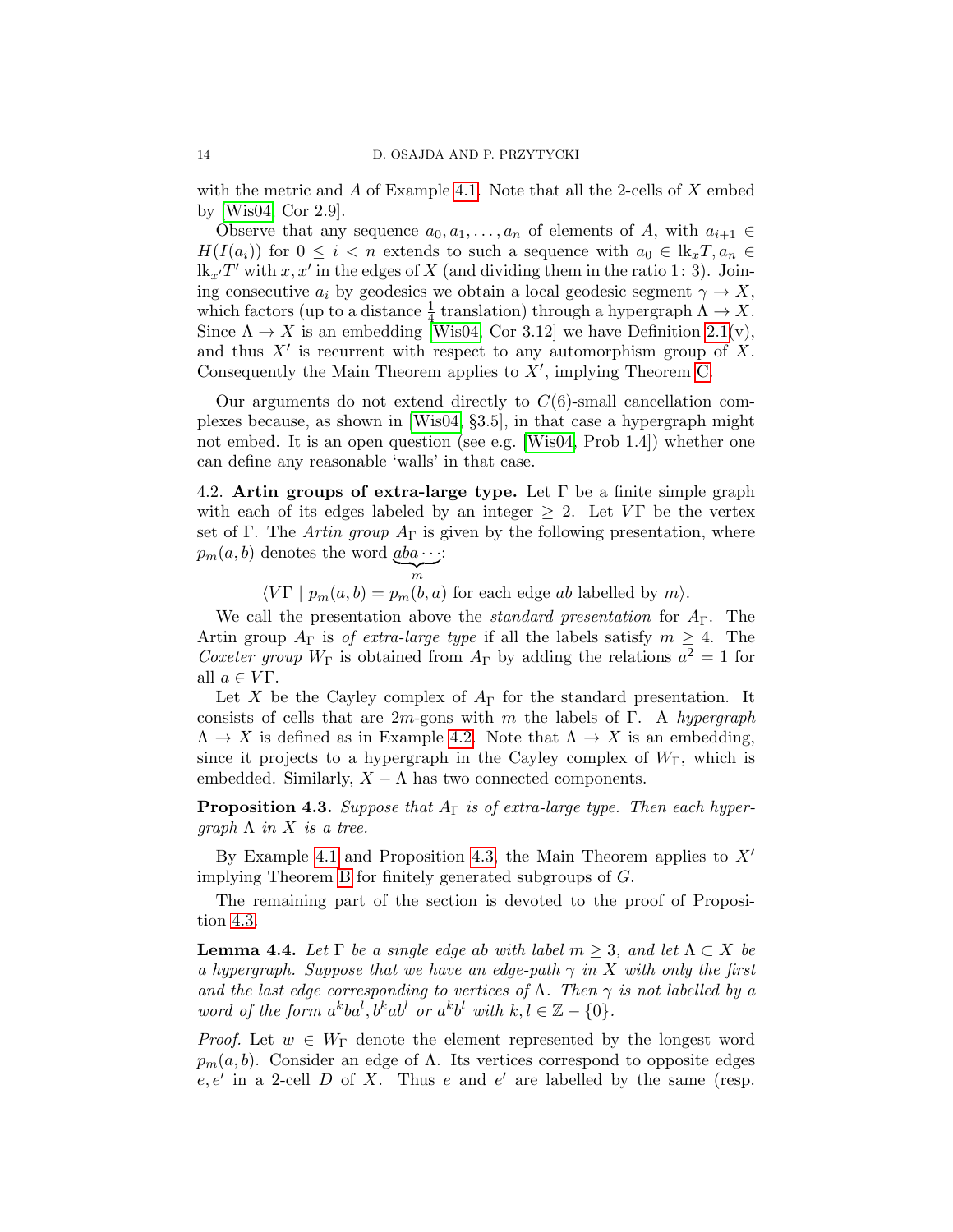distinct) letters for  $m$  even (resp. odd) and oriented towards the same side of  $\Lambda$ . A path in  $\partial D$  starting with e and ending with  $(e')^{-1}$  is labelled by a word projecting to wa or wb in  $W_{\Gamma}$ . If we consider another edge of  $\Lambda$  with vertices corresponding to  $e', e'',$  a path starting with e and ending with  $(e'')^{-1}$ is labelled by a word projecting to  $1 \in W_{\Gamma}$ . Consequently, a concatenation of such paths that is starting with (an edge labelled by)  $a$  and ending with  $a^{-1}$ is labelled by a word projecting to 1 or possibly to wa for  $m$  even, which is distinct from the possible projections  $aba, ab, ba, b$  of  $a^kba^l$ . Similarly, if such a concatenation of paths is starting with a and ending with  $b^{-1}$ , then m is odd, and the path is labelled by a word projecting to wb, which is distinct from the possible projections  $ab, a, b, 1$  of  $a^k b^l$ . — Первый процесс в последник и продавать на продавать на продавать на продавать на продавать на продавать на<br>В 1990 году в 1990 году в 1990 году в 1990 году в 1990 году в 1990 году в 1990 году в 1990 году в 1990 году в<br>

<span id="page-14-0"></span>**Lemma 4.5.** Let  $\Gamma$  be a single edge ab with label  $m > 3$ . Let u be a cyclically reduced word representing  $1 \in A_{\Gamma}$ . Then, possibly after a cyclic permutation of u, there are two subwords  $w_1, w_2$  of u of forms  $p_m(a, b), p_m(a, b)^{-1}, p_m(b, a)$ , or  $p_m(b,a)^{-1}$ , none of whose letters lie in the same syllable of u, nor any of the cyclic permutations of u.

In the proof we will use the small cancellation techniques of [\[AS83\]](#page-20-4). Here we recall only the notions that are less standard and we refer the reader to [\[AS83\]](#page-20-4) for more details. An  $\mathcal{R}$ -diagram M is a van Kampen diagram, with the boundary path of each 2-cell (called a region) labelled by a word in a set of relators  $\mathcal{R}$ . If we ignore the labelling, M is just called a *diagram*. A spike of M is a boundary vertex of valence 1. The *interior degree*  $i(D)$  of a region D is the number of interior edges of  $\partial D$  (after forgetting vertices of valence 2). D is a simple boundary region if its outside boundary  $\partial D \cap \partial M$  is nonempty, and  $M - \overline{D}$  is connected. A *singleton strip* is a simple boundary region with  $i(D) \leq 1$ . A compound strip is a subdiagram R of M consisting of regions  $D_1, \ldots, D_n$ , with  $n \geq 2$  with  $D_{k-1} \cap D_k$  a single interior edge of R (after forgetting vertices of valence 2), satisfying  $i(D_1) = i(D_n) = 2, i(D_k) =$ 3 for  $1 < k < n$  and  $M - R$  connected.

We will use the following [\[AS83,](#page-20-4) Lem 2], where case (ii) needs to be added to account for a minor error in the third paragraph of their proof where the singleton strip D might be glued to a region contained in two distinct strips of  $M'$ .

<span id="page-14-1"></span>**Lemma 4.6.** Let  $M$  be a simply connected diagram with no spikes and more than one region. If M satisfies  $C(4)$  and  $T(4)$ , then

- (i) M contains two singleton strips, or
- (ii) M contains one singleton strip and two compound strips, or
- (iii) M contains four compound strips.

*Proof of Lemma [4.5.](#page-14-0)* Let M be a minimal  $\hat{\mathcal{R}}_{ab}$ -diagram for u, where  $\hat{\mathcal{R}}_{ab}$  is the symmetrised set obtained from the relator  $p_m(a, b)(p_m(b, a))^{-1}$ . Each region of M has two separating vertices separating the paths in its boundary labelled  $p_m(a, b)$  and  $(p_m(b, a))^{-1}$ . We prove inductively on the number of regions of  $M$  a slight strengthening of Lemma [4.5](#page-14-0) where we add the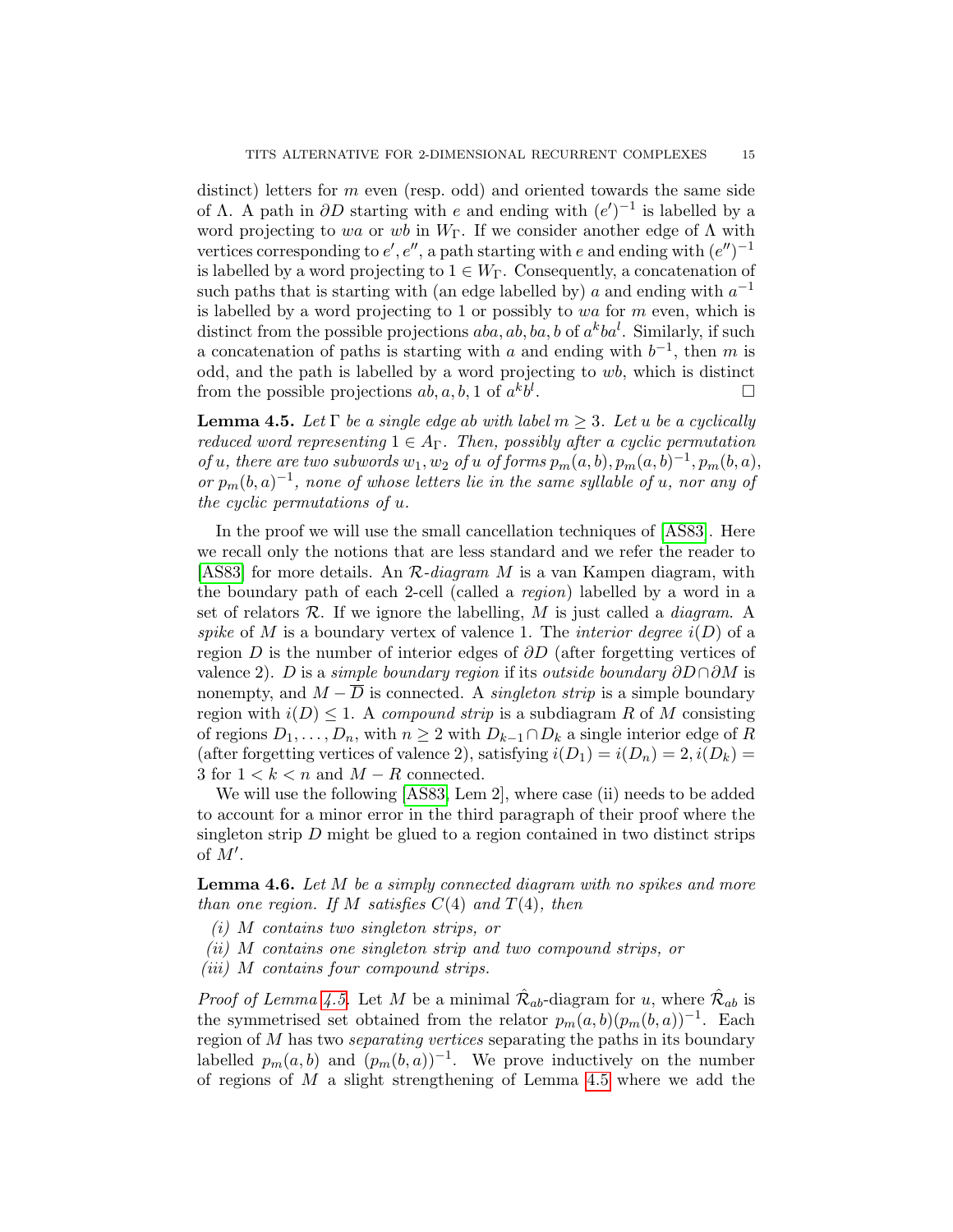requirement that each  $w_i$  labels a path in the outside boundary of a region of M (which joins its separating vertices).

If M has a single region, then (after possibly a cyclic permutation and/or an inversion) we have  $u = p_m(a, b)(p_m(b, a))^{-1}$  and we are done. Otherwise we can apply Lemma [4.6,](#page-14-1) since by [\[AS83,](#page-20-4) Lem 3],  $M$  satisfies  $C(4)$  and  $T(4)$ .

In cases (ii) and (iii) we claim that there are regions  $D_1, D_2$  in the strips of M with both of their separating vertices on their outside boundaries (we will call such regions exposed), and such that the outside boundaries of  $D_1, D_2$  are separated in  $\partial M$  by outside boundaries of other simple boundary regions of interior degree at most 2.

To justify the claim, by  $[ASS3, Lem 5]$  each strip S has an exposed region D. Consequently, in case (ii), if we denote by  $D_s$  the singleton strip and by  $S, S'$  its consecutive (clockwise and counterclockwise) compound strips, there are exposed regions D in S and D' in S'. We can take  $D_1 = D_s$  and  $D_2$  to be D or D' unless D and D' are the regions consecutive to  $D_s$  among the interior degree 2 regions of  $M$  lying in  $S$  and  $S'$ . But then we can take  $D_1 = D, D_2 = D'$  instead. Finally, in case (iii), if we call any exposed region  $D_s$ , we have two strips  $S, S'$  disjoint from  $D_s$  and the same procedure as in case (ii) yields the required  $D_1, D_2$ . This justifies the claim.

Choose  $w_1, w_2$  labelling the paths in the outside boundaries of  $D_1, D_2$ between their separating vertices. Note that each simple boundary region of interior degree at most 2 has outside boundary of length at least 2, and hence witnesses a syllable change in  $u$ . Thus by the claim the letters of  $w_1, w_2$  do not lie in the same syllable.

It remains to consider case (i). Let  $D$  be a singleton strip and let  $M'$ be the diagram obtained from  $M$  by removing  $D$  and possibly a spike or a sequence of spikes, so that  $M'$  has cyclically reduced boundary word  $u'$ . By induction hypothesis,  $u'$  has appropriate subwords  $w'_1, w'_2$  in the outside boundaries of single regions. We can choose  $w_1 = w'_1, w_2 = w'_2$  for u, unless the intersection  $\beta$  of D or the final spike with  $M'$  contains an interior vertex of the path  $\alpha$  labelled by one of the  $w'_i$ , say  $w'_1$ . There is an endpoint x of  $\beta$ that is not an endpoint of  $\alpha$ . Let  $w_2 = w'_2$ . For the choice of  $w_1$ , suppose first that  $\beta$  is not a single vertex. Then x is a separating vertex of D. Thus we can take  $w_1$  to be the word labelling the length m subpath of  $\partial D - \beta$ starting at x. It remains to consider  $\beta = x$ . In that case we can take  $w_1$  to be the word labelling any path (there might be two) in the outside boundary of  $D$  joining its separating vertices.

We are finally ready for the following.

*Proof of Proposition [4.3.](#page-13-1)* We first focus on the case where  $\Gamma$  is a single edge. (For future reference in the proof of Proposition [A.1,](#page-18-0) note that the following argument works also for  $m = 2, 3$ .) Suppose that there is a cycle  $\gamma$  in  $\Lambda$  with edges corresponding to 2-cells  $D_0, D_1, \ldots, D_k = D_0$  and vertices corresponding to edges  $e_0, e_1, \ldots, e_k = e_0$  of X with  $e_{i-1}, e_i$  opposite in  $D_i$ for  $i = 1, \ldots, k$ . Let  $u_i$  be the labels on the length  $m - 1$  paths joining in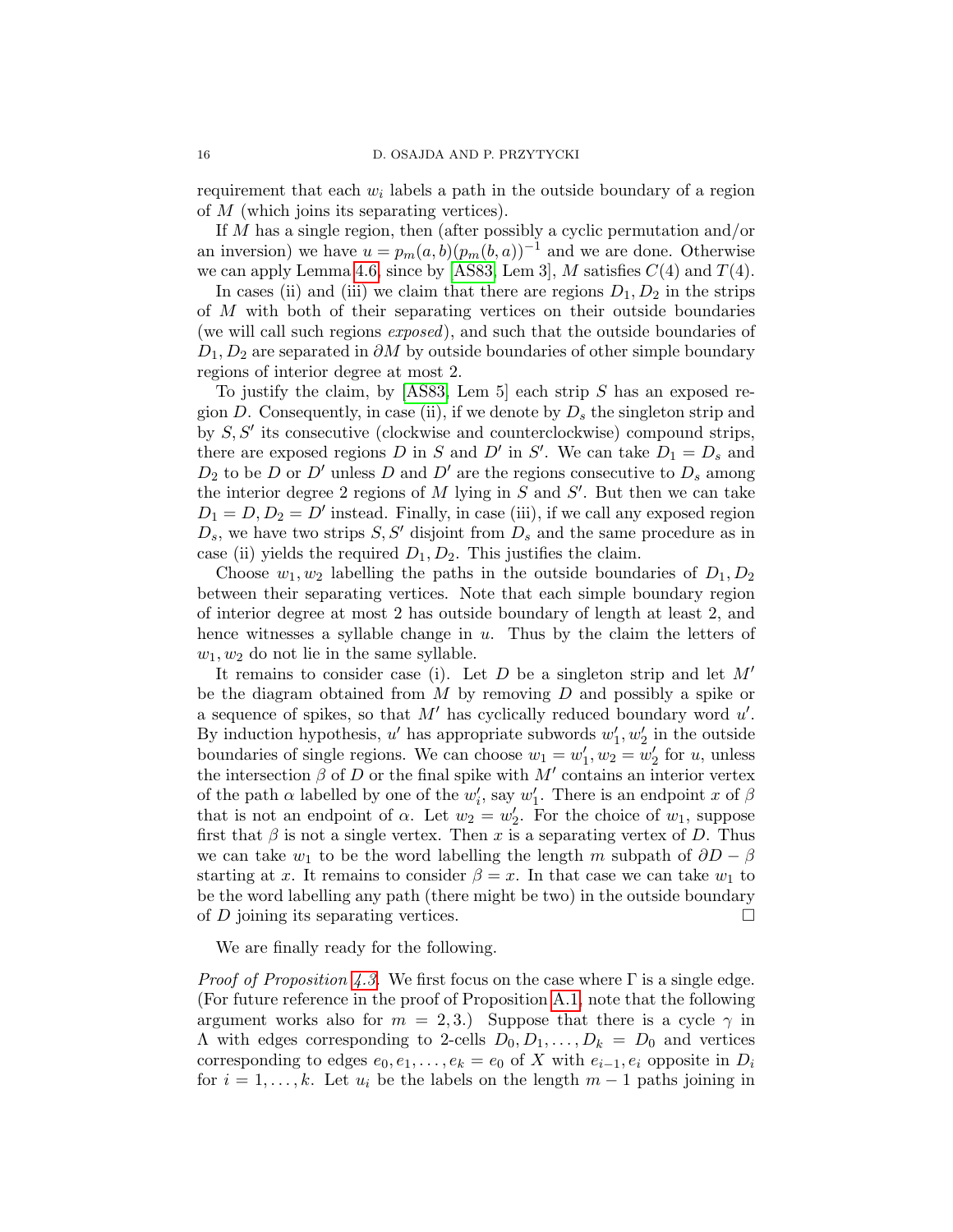$\partial D_i$  either the initial vertices or the terminal vertices of the directed edges  $e_{i-1}, e_i$ . Then  $u = u_1 u_2 \cdots u_k$  represents the trivial element in  $A_{\Gamma}$  and hence there is an  $\hat{\mathcal{R}}_{ab}$ -reduced diagram M for u. Suppose that M has minimal possible number *n* of regions among all cycles  $\gamma$  of  $\Lambda$ .

Attach to M along its boundary all the  $D_i$ , and glue  $D_i$  to  $D_{i+1}$  along  $e_i$ , to form a diagram  $M'$ . Note that  $M'$  is still reduced, since if  $D_i$  would cancel with a region D of M, we would have (using the observation that  $\Lambda$  does not self-intersect) a cycle  $\gamma'$  of  $\Lambda$  inside  $\dot{M}$ , contradicting the minimality of n. Furthermore,  $D_i$  cannot cancel with  $D_i$ , since this would also contradict the minimality of n. By Lemma [4.6](#page-14-1) and [\[AS83,](#page-20-4) Lem 5], there is  $D_i$  with its outside boundary of length at least  $m$ , which contradicts the definition of a hypergraph. This finishes the case where  $\Gamma$  is a single edge.

Now we consider arbitrary Γ. By [\[vdL83\]](#page-21-15) for each edge ab of Γ the group  $A_{ab}$  embeds in  $A_{\Gamma}$ . Thus we have in X copies of the Cayley complex  $X_{ab}$  of  $A_{ab}$ , which we call *blocks*, corresponding to the cosets of  $A_{ab}$  in  $A_{\Gamma}$ . Given a cycle  $\gamma$  in  $\Lambda$ , define  $e_i, D_i$  as before. Let  $B_0, B_1, B_2, \ldots, B_m = B_0$  be the consecutive blocks visited by  $(D_i)$ . Note that  $m > 0$  by the case of  $\Gamma$  a single edge. For  $j = 1, \ldots, m$ , let  $D_{i_j} \subset B_{j-1}, D_{i_j+1} \subset B_j$  be the cells where we transition from  $B_{j-1}$  to  $B_j$ . Let  $L_j$  be the line that is the connected component of  $B_{j-1} \cap B_j$  containing  $e_{i_j}$  (in fact  $L_j = B_{j-1} \cap B_j$  but we do not need that). Consider closed immersed edge-paths  $\delta = \delta_1 \delta_2 \cdots \delta_m$  in X such that each  $\delta_j$  is a path in  $B_j$  from  $L_j$  to  $L_{j+1}$  (where  $L_{m+1} = L_1$ ). Note that each  $\delta_j$  is nontrivial since otherwise a path in  $L_j \cup L_{j+1}$  labelled by  $a^k b^l$  would contradict Lemma [4.4.](#page-13-2) The word  $v = v_1v_2\cdots v_m$ , with  $v_j$  the label of  $\delta_j$ , represents the trivial element in  $A_{\Gamma}$  and hence there is an  $\mathcal{R}_1$ reduced diagram M for v, where  $\mathcal R$  is the symmetrised set obtained from the standard presentation of  $A_{\Gamma}$ . Choose  $\delta$  so that M has the minimal possible number of regions.

By [\[AS83,](#page-20-4) Lem 8] M satisfies  $C(6)$ , and so if M has more than one region, it has a simple boundary region D with interior degree at most 3. Suppose w.l.o.g. that  $\partial D$  is labelled by a word in a and b. Since the words labelling the intersections of  $\partial D$  with its adjacent regions cannot exceed one syllable, by Lemma [4.5](#page-14-0) there is an occurrence of  $p_{m-1}(a, b)$  or  $p_{m-1}(b, a)$  in the outside boundary of D. Since  $m \geq 4$ , this shows that v has a syllable consisting of a single letter a or b, say b. Suppose that this b occurs in  $v_j$ . By the minimality of M, we have that  $B_i$  is not a copy of  $X_{ab}$  and so  $\delta_i$ consists of a single edge. This contradicts Lemma [4.4](#page-13-2) applied to  $B_i$ . If M is a single region, the proof is analogous.

### 5. Infinitely generated groups

<span id="page-16-0"></span>In this section we explain when we can extend the Main Theorem to infinitely generated G.

Let G be a group acting on a  $CAT(0)$  triangle complex X with finitely many isometry types of simplices. By [\[BH99,](#page-20-2) I.7.19], we have that  $X$  is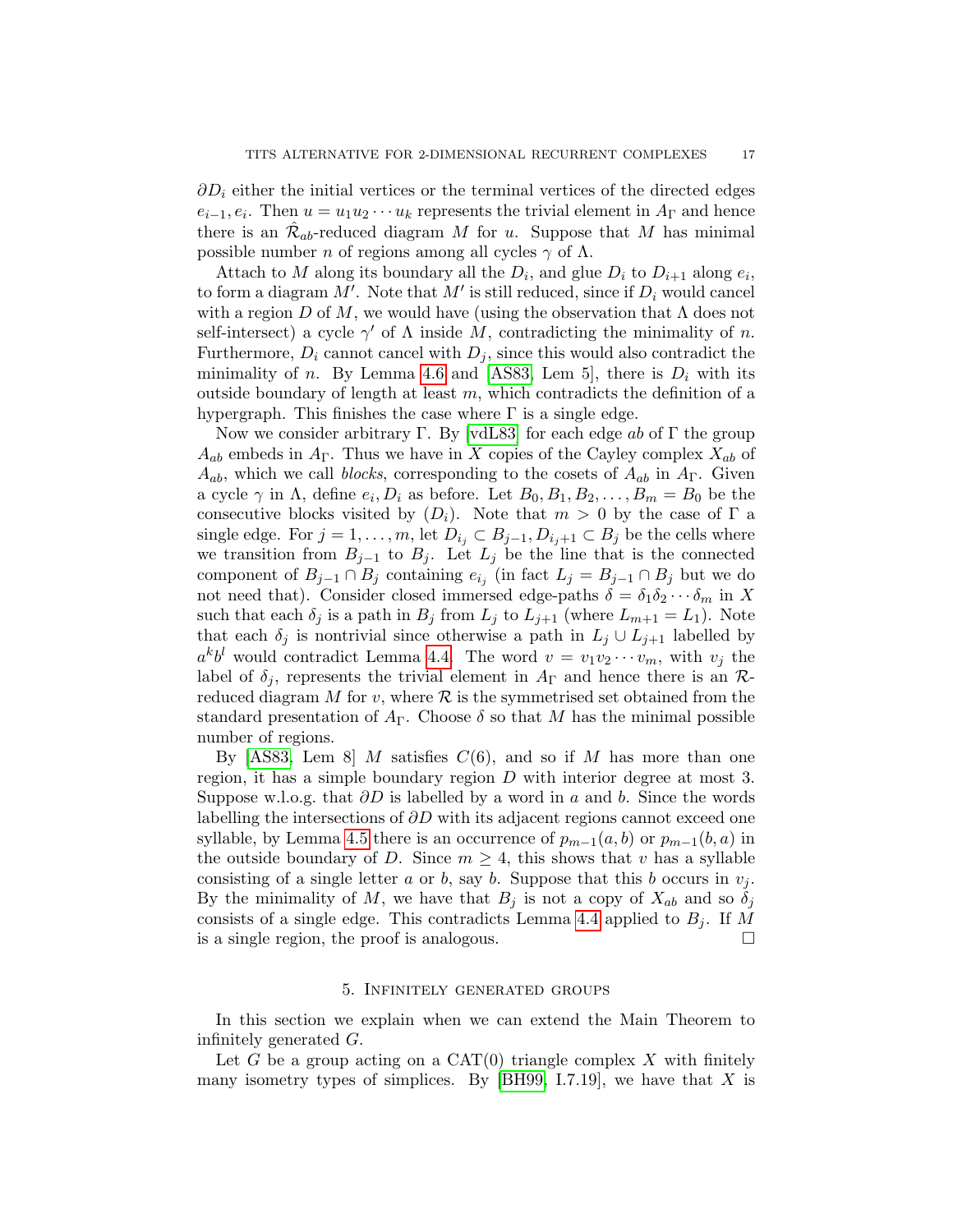complete, and so by [\[BH99,](#page-20-2) II.2.8] every finite subgroup of G fixes a cell of X. Consequently, if G acts almost freely, then there is a bound on the order of finite subgroups of G. Since G acts properly in the sense of  $[BH99, I.8.2]$ , the following lemma is an immediate consequence of [\[BH99,](#page-20-2) II.7.5 and II.7.7(2)].

<span id="page-17-0"></span>**Lemma 5.1.** Let G be a group acting almost freely on a  $CAT(0)$  triangle complex with finitely many isometry types of simplices. Then every sequence  $G_1 < G_2 < \cdots$  of virtually abelian subgroups of G stabilises, that is, there is n such that for all  $i \geq n$  the inclusion  $G_i < G_{i+1}$  is an isomorphism.

In view of Corollaries [2.6](#page-5-0) and [2.7,](#page-5-1) the following completes the proof of Theorem [A.](#page-1-0)

**Corollary 5.2.** If X is a CAT(0) triangle complex with finitely many isometry types of simplices, then the Main Theorem holds also for infinitely generated G.

*Proof.* Consider the family of finitely generated subgroups  $G_{\lambda}$  of G. If any  $G_{\lambda}$  contains  $F_2$ , then we are done. Otherwise, by the Main Theorem every  $G_{\lambda}$  is virtually  $\mathbb{Z}^2$  or virtually cyclic. It remains to observe that for some  $\lambda$ we have  $G_{\lambda} = G$ . Indeed, otherwise we can inductively define a sequence  $G_{\lambda_1} \leq G_{\lambda_2} \leq \cdots$  contradicting Lemma [5.1.](#page-17-0)

In [\[Wis03\]](#page-21-16) Wise presents a procedure of constructing a systolic complex associated to every simply connected  $B(6)$  complex (in fact, to every simply connected  $C(6)$  complex). This construction is described in details in [\[OP18\]](#page-21-17) and we follow the notation from there. Without loss of generality we may assume that  $X$  is the union of its 2-cells: otherwise we attach equivariantly a 2-cell to every edge of degree 0. Then, the Wise complex  $W(X)$  of X is defined as the nerve of the covering of  $X$  by closed 2-cells. The Wise complex of a simply connected  $C(6)$  complex is systolic, see [\[Wis03,](#page-21-16) Thm 6.7] and [\[OP18,](#page-21-17) Thm 7.10].

<span id="page-17-1"></span>**Lemma 5.3** ( $[Pry18, Lem 2.2]$  $[Pry18, Lem 2.2]$ ). Let G be a group acting properly on a uniformly locally finite systolic complex. Suppose that there is a bound on the order of finite subgroups of G. Then every sequence  $G_1 < G_2 < \cdots$  of virtually abelian subgroups of G stabilises.

Similarly as in the  $CAT(0)$  setting, finite subgroups of isometries of systolic complexes fix points [\[CO15\]](#page-20-5). Therefore, a group acting almost freely on a systolic complex has a bound on the order of finite subgroups. Consequently, Lemma [5.3](#page-17-1) implies the following:

**Corollary 5.4.** If X is a simply connected  $B(6)$  complex with uniformly locally finite  $W(X)$ , then Theorem [C](#page-2-0) holds also for infinitely generated subgroups of G.

We believe that Theorem [C](#page-2-0) holds for infinitely generated subgroups of G without the assumption of the uniform local finiteness of  $W(X)$ . The reason for that assumption in Lemma [5.3](#page-17-1) is that it is deduced from the systolic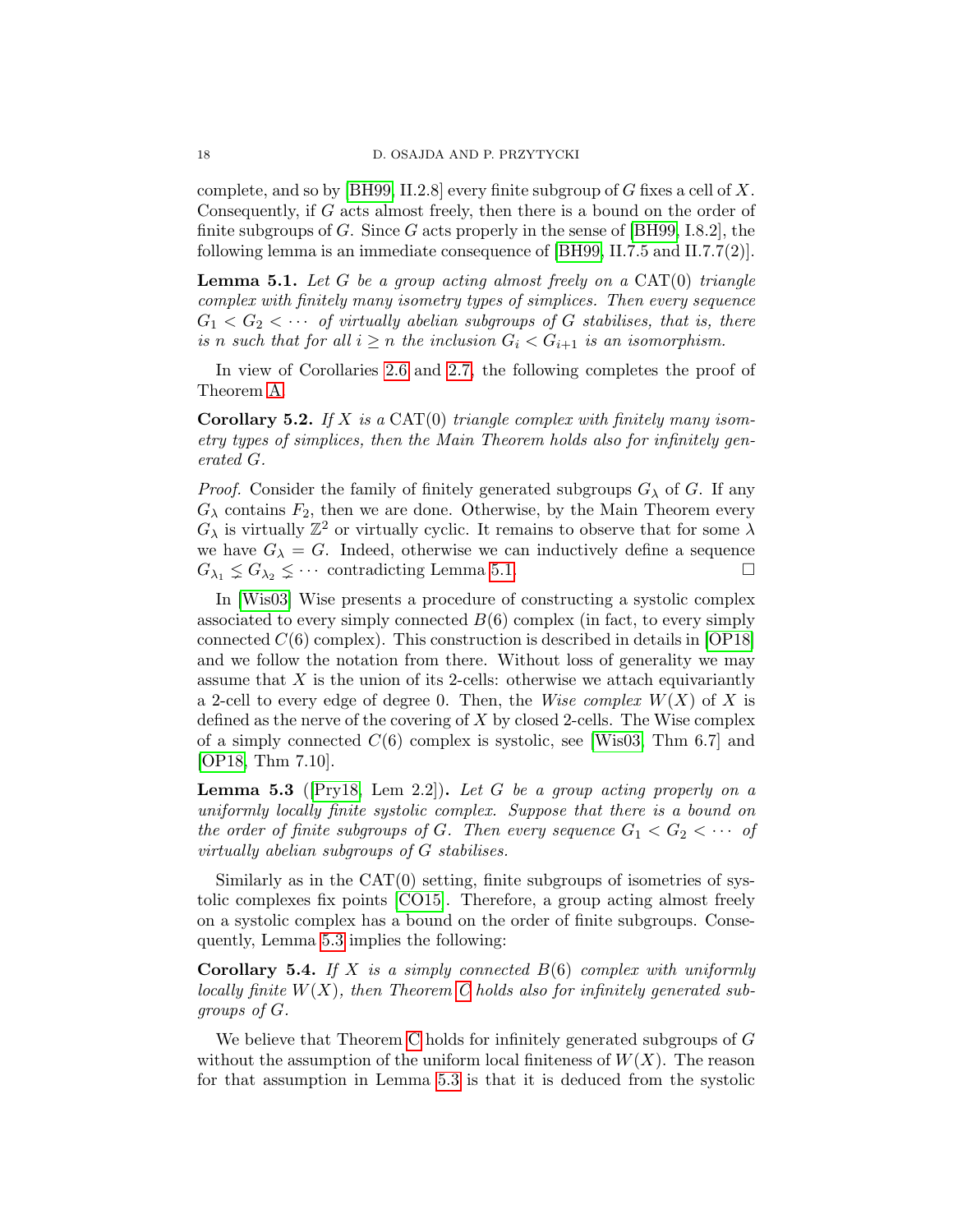Flat Torus Theorem proved at the moment only for uniformly locally finite systolic complexes [\[Els09,](#page-20-6) Thm 6.1].

Finally, we complete the proof of Theorem [B.](#page-1-1) By [\[HO20,](#page-21-19) Thm 5.6], a group acting properly on the Cayley complex for the standard presentation of an Artin group of extra-large type acts properly on a uniformly locally finite systolic complex. Therefore, we can also apply Lemma [5.3](#page-17-1) to deduce the case of infinitely generated subgroups in Theorem [B](#page-1-1) from the finitely generated case covered in Section [4.2.](#page-13-0)

# Appendix A. When hypergraphs are trees for 2-dimensional ARTIN GROUPS

by Jon McCammond, Damian Osajda, and Piotr Przytycki

In this appendix, we generalise Proposition [4.3](#page-13-1) to the following. Here  $X$ is the Cayley complex for the standard presentation of an Artin group  $A_{\Gamma}$ .

<span id="page-18-0"></span>**Proposition A.1.** Suppose that  $A_{\Gamma}$  is a 2-dimensional Artin group. Then each hypergraph  $\Lambda$  in X is a tree if and only if  $\Gamma$  has no triangle with an edge labelled by 2.

By Example [4.1](#page-11-2) and Proposition [A.1,](#page-18-0) the Main Theorem applies to  $X'$ implying the following.

<span id="page-18-1"></span>**Theorem A.2.** Let  $A_{\Gamma}$  be a 2-dimensional Artin group such that  $\Gamma$  has no triangle with an edge labelled by 2. Suppose that G acts almost freely on X. Then any finitely generated subgroup of G is virtually cyclic, or virtually  $\mathbb{Z}^2$ , or contains a nonabelian free group.

Note that if additionally  $\Gamma$  has no square with at least three edges labelled by 2, then by  $[HO20, Thm 5.6]$  G acts properly on a uniformly locally finite systolic complex and therefore we can apply Lemma [5.3](#page-17-1) to show that Theorem [A.2](#page-18-1) holds also for G infinitely generated.

We first justify the 'only if' part of Proposition [A.1.](#page-18-0)

<span id="page-18-2"></span>**Example A.3.** Suppose that  $\Gamma$  has a triangle abc with the edge ab labelled by 2. Consider the following  $\mathcal{R}\text{-reduced diagram }M$  consisting of 12 regions. The 4 central regions have boundaries labelled by  $aba^{-1}b^{-1}$ . The 4 top and bottom regions have boundaries labelled by  $a$  and  $c$ , and the 4 left and right regions have boundaries labelled by  $b$  and  $c$  (see Figure [5\)](#page-19-0). M contains a cycle of  $\Lambda$ , which is thus not a tree.

For the 'if' part of Proposition [A.1,](#page-18-0) we need the following.

<span id="page-18-3"></span>**Lemma A.4.** Let  $\Sigma$  be the Cayley complex of the Coxeter group  $W_{\Gamma}$  such that  $\Gamma$  has no triangle with an edge labelled by 2. Then for any 2-cells σ, τ of Σ sharing an edge, and a hypergraph  $Λ<sub>σ</sub>$  intersecting σ, there is a hypergraph  $\Lambda_{\tau}$  intersecting  $\tau$  that is disjoint from or equal to  $\Lambda_{\sigma}$ .

*Proof.* Denote  $e = \sigma \cap \tau$ . Note that we can assume that  $\Lambda_{\sigma}$  is disjoint from e, since otherwise we can take  $\Lambda_{\tau} = \Lambda_{\sigma}$ .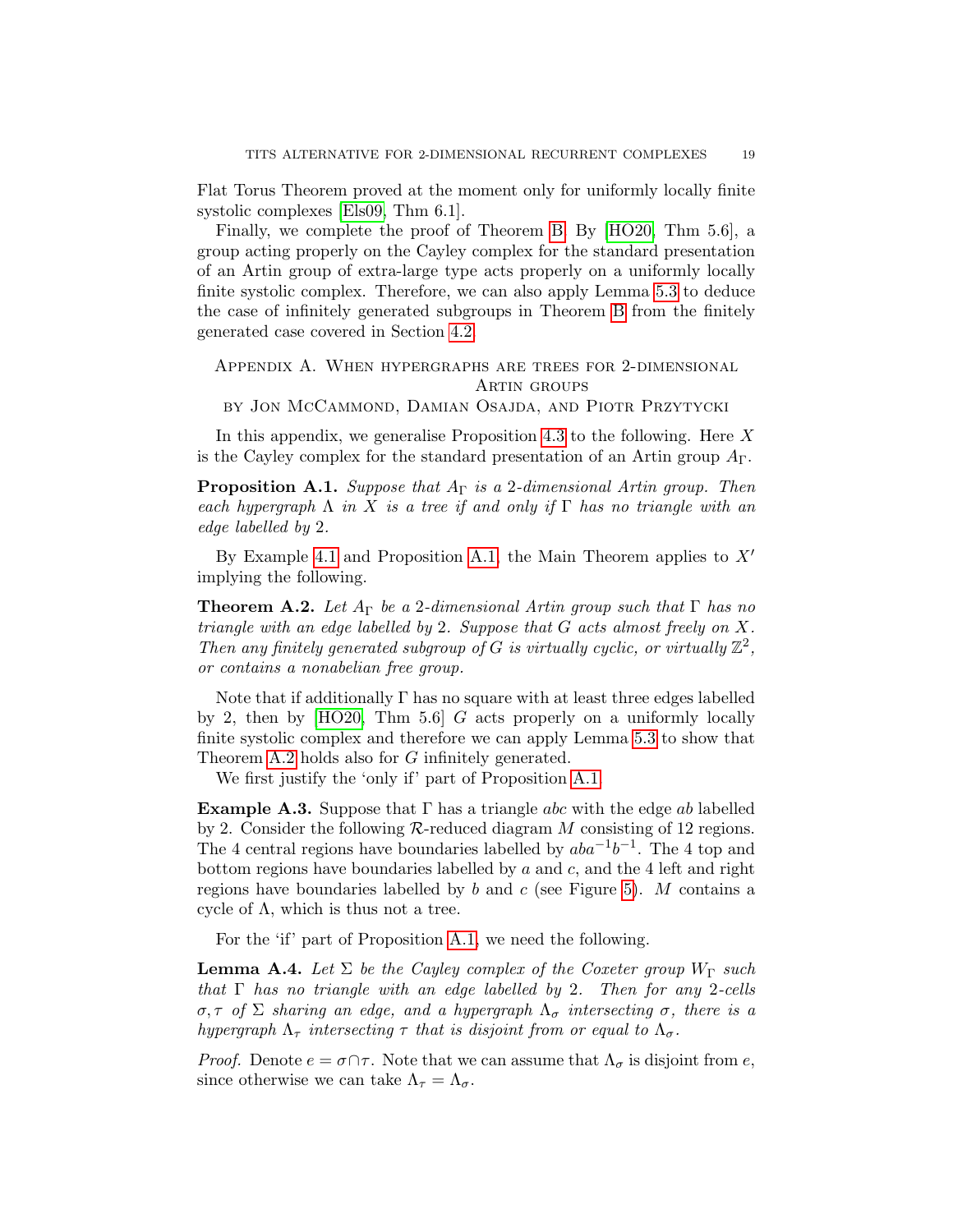

<span id="page-19-0"></span>FIGURE 5. Example [A.3.](#page-18-2) A cycle in  $\Lambda$  is marked by the dashed line.

Suppose first that  $\tau$  is a square. Then take  $\Lambda_{\tau}$  to be the hypergraph intersecting  $\tau$  but not e. Let f be an edge of  $\sigma$  sharing a vertex v with e. If  $\Lambda_{\sigma}$  intersects f, then let  $\alpha$  be the path obtained by concatenating at v a half-edge of f and a half-edge in  $\tau$  ending at  $\Lambda_{\tau}$ . Note that  $\alpha$  is a geodesic in the Moussong metric on  $\Sigma$ , by the assumption that  $\Gamma$  has no triangle with an edge labelled by 2. Moreover, the Alexandrov angle between the endpoints of  $\alpha$  and  $\Lambda_{\sigma}$  and  $\Lambda_{\tau}$  are  $\frac{\pi}{2}$ . Consequently  $\Lambda_{\sigma}$  and  $\Lambda_{\tau}$  are disjoint. Analogously, for the hyperplane  $\Lambda_{\sigma}^{\prime}$  intersecting the other edge of  $\sigma$  sharing a vertex with e, we have that  $\Lambda'_{\sigma}$  and  $\Lambda_{\tau}$  are disjoint. Consequently,  $\Lambda_{\tau}$ is contained in the same component of  $\Sigma - \Lambda_{\sigma} \cup \Lambda'_{\sigma}$  as e. Then  $\Lambda_{\tau}$  is also disjoint from all other hyperplanes intersecting  $\sigma$  but not e.

If  $\sigma$  is a square, then the same argument shows that we can take  $\Lambda_{\tau}$  to be any hyperplane intersecting  $\tau$  but not e.

It remains to consider the case where neither of  $\sigma$ ,  $\tau$  are squares. We modify the Moussong metric on  $\Sigma$  in the following way. Every square remains a Euclidean square of side length 1. Every 2-cell that is not a square is subdivided into triangles by (Moussong) geodesic segments joining vertices with the centre and we turn each triangle into the Euclidean equilateral triangle of side length 1. Note that because  $\Gamma$  has no triangle with an edge labelled by 2, this metric is still CAT(0). As before, let f be an edge of  $\sigma$  sharing a vertex v with e. Let q be the edge of  $\tau$  sharing a vertex with e distinct from v, and let  $\alpha$  be the path obtained by concatenating at v a half-edge of f and the geodesic segment from v to the centre of  $\tau$ . If  $\Lambda_{\sigma}$  intersects f, then take  $\Lambda_{\tau}$  to be the hypergraph intersecting g. Again  $\alpha$  is a geodesic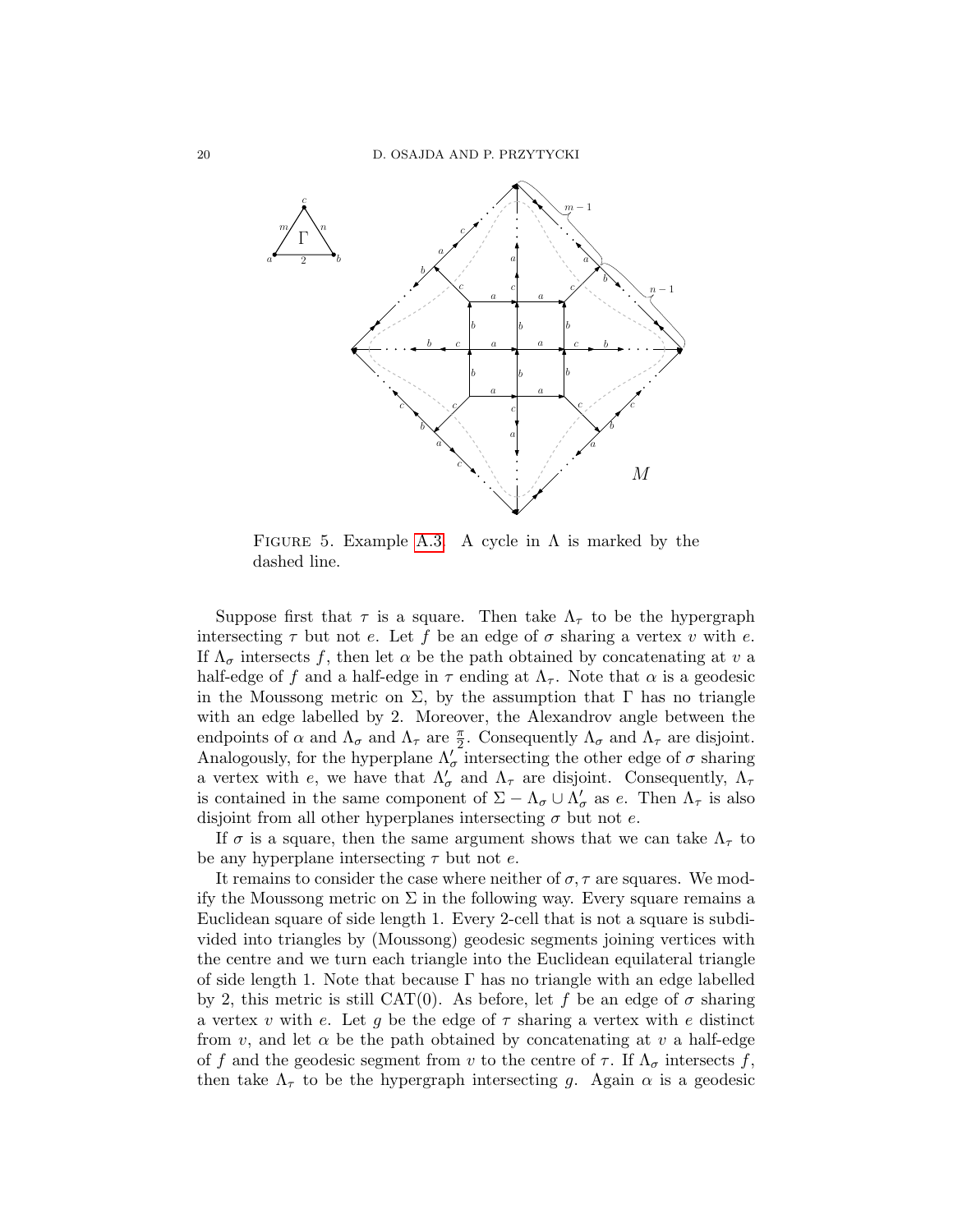meeting  $\Lambda_{\sigma}$  and (since we modified the metric)  $\Lambda_{\tau}$  at Alexandrov angle  $\frac{\pi}{2}$ . Consequently  $\Lambda_{\sigma}$  and  $\Lambda_{\tau}$  are disjoint.

Finally, consider a hyperplane  $\Lambda'_\sigma$  intersecting  $\sigma$  but none of its edges sharing vertices with e. Let w be the centre of  $\sigma$ , and let  $\lambda_{\sigma}$  be the component of  $\Lambda_{\sigma}$  – w intersecting f. Let  $\lambda'_{\sigma}$  be the component of  $\Lambda'_{\sigma}$  – w intersecting  $\partial \sigma$ earlier if we traverse it starting from  $e$  and ending with  $f$ . Since we modified the metric,  $\Lambda'' = \lambda_{\sigma} \cup w \cup \lambda'_{\sigma}$  is convex. Using the path  $\alpha$  we obtain that  $\Lambda''$ is disjoint from  $\Lambda_{\tau}$ . Since  $\Lambda'_{\sigma}$  is contained in the closure of the component of  $\Sigma - \Lambda''$  that does not contain e, we have that  $\Lambda'_{\sigma}$  and  $\Lambda_{\tau}$  are disjoint.  $\square$ 

Proof of Proposition [A.1.](#page-18-0) The 'only if' part follows from Example [A.3.](#page-18-2) For the 'if' part, given a cycle  $\gamma$  in  $\Lambda$ , define  $D_i, B_j, \delta_j$  and M as in the proof of Proposition [4.3.](#page-13-1) Note that  $\delta_i$  are still nontrivial, since Lemma [4.4](#page-13-2) obviously holds for  $m = 2$  and the word  $a^k b^l$ .

We claim that M has no 2-cells. Indeed, otherwise let  $\tau_X$  be a 2-cell of X in the image of M containing an edge e of some  $\delta_i$ , and let  $\sigma_X$  be a 2-cell of  $B_i$  containing e. Let  $\sigma, \tau$  be the projections of  $\sigma_X, \tau_X$  to the Cayley complex  $\Sigma$  of  $W_{\Gamma}$ . Let  $\Lambda_{\sigma}$  be the projection to  $\Sigma$  of  $\Lambda$ , which intersects  $\sigma$ since  $D_{i,j+1}$  lies in the same block as  $\sigma_X$ , and hence projects also to  $\sigma$ . By Lemma [A.4](#page-18-3) there is a hypergraph  $\Lambda_{\tau}$  intersecting  $\tau$  that is disjoint from or equal to  $\Lambda_{\sigma}$ . Let M' be a diagram obtained from M by attaching along  $\delta_j$ diagrams in  $B_j$  and such that  $\gamma$  traverses consecutively its boundary 2-cells. The component of the preimage of  $\Lambda_{\tau}$  in  $M'$  intersecting  $\tau_X$  forms a cycle contradicting the minimality of M. This justifies the claim.

Thus M is a tree. Each leaf of that tree is a trivial  $\delta_j$ , which is a contradiction.  $\Box$ 

#### **REFERENCES**

- <span id="page-20-4"></span>[AS83] Kenneth I. Appel and Paul E. Schupp, Artin groups and infinite Coxeter groups, Invent. Math. 72 (1983), no. 2, 201–220. MR700768
- <span id="page-20-3"></span>[BB95] Werner Ballmann and Michael Brin, Orbihedra of nonpositive curvature, Inst. Hautes Études Sci. Publ. Math. **82** (1995), 169–209 (1996). MR1383216
- <span id="page-20-0"></span>[BFH00] Mladen Bestvina, Mark Feighn, and Michael Handel, The Tits alternative for  $Out(F_n)$ . I. Dynamics of exponentially-growing automorphisms, Ann. of Math. (2) 151 (2000), no. 2, 517–623. MR1765705
- <span id="page-20-1"></span>[BFH05]  $\ldots$ , The Tits alternative for  $Out(F_n)$ . II. A Kolchin type theorem, Ann. of Math. (2) **161** (2005), no. 1, 1–59. MR2150382
- <span id="page-20-2"></span>[BH99] Martin R. Bridson and André Haefliger, Metric spaces of non-positive curvature, Grundlehren der Mathematischen Wissenschaften [Fundamental Principles of Mathematical Sciences], vol. 319, Springer-Verlag, Berlin, 1999. MR1744486
- <span id="page-20-5"></span>[CO15] Victor Chepoi and Damian Osajda, Dismantlability of weakly systolic complexes and applications, Trans. Amer. Math. Soc. 367 (2015), no. 2, 1247–1272. MR3280043
- <span id="page-20-6"></span>[Els09] Tomasz Elsner, Flats and the flat torus theorem in systolic spaces, Geom. Topol. 13 (2009), no. 2, 661–698. MR2469526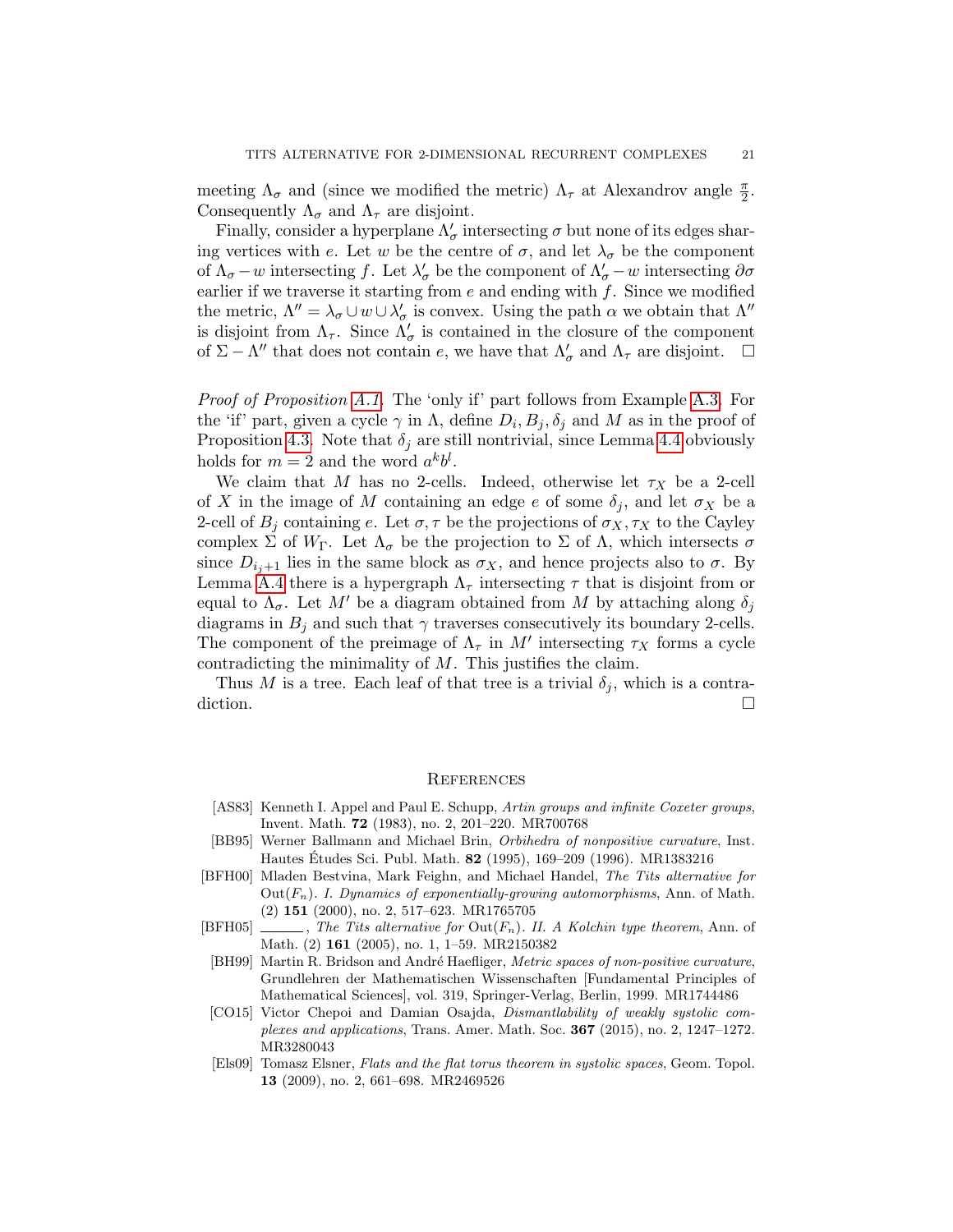- <span id="page-21-14"></span>[GdlH90] Étienne Ghys and Pierre de la Harpe (eds.), Sur les groupes hyperboliques d'après Mikhael Gromov, Progress in Mathematics, vol. 83, Birkhäuser Boston, Inc., Boston, MA, 1990. Papers from the Swiss Seminar on Hyperbolic Groups held in Bern, 1988. MR1086648
- <span id="page-21-8"></span>[Gen17] Anthony Genevois, Cubical-like geometry of quasi-median graphs and applications to geometric group theory (2017), available at <arXiv:1712.01618>.
- <span id="page-21-1"></span>[Gro87] Mikhael Gromov, Hyperbolic groups, Essays in group theory, 1987, pp. 75–263. MR919829
- <span id="page-21-19"></span>[HO20] Jingyin Huang and Damian Osajda, Large-type Artin groups are systolic, Proc. Lond. Math. Soc. (3) 120 (2020), no. 1, 95–123. MR3999678
- <span id="page-21-2"></span>[Iva84] Nikolai V. Ivanov, Algebraic properties of the Teichm¨uller modular group, Dokl. Akad. Nauk SSSR 275 (1984), no. 4, 786–789. MR745513
- <span id="page-21-13"></span>[JS06] Tadeusz Januszkiewicz and Jacek Świątkowski, Simplicial nonpositive curvature, Publ. Math. Inst. Hautes Études Sci. 104 (2006), 1–85. MR2264834
- <span id="page-21-4"></span>[KZ07] Dessislava H. Kochloukova and Pavel A. Zalesskii, Tits alternative for 3 manifold groups, Arch. Math. (Basel) 88 (2007), no. 4, 364–367. MR2311844
- <span id="page-21-12"></span>[Lin83] Peter A. Linnell, On accessibility of groups, J. Pure Appl. Algebra 30 (1983), no. 1, 39–46. MR716233
- <span id="page-21-9"></span><span id="page-21-3"></span>[McC85] John McCarthy, A "Tits-alternative" for subgroups of surface mapping class groups, Trans. Amer. Math. Soc. 291 (1985), no. 2, 583–612. MR800253
	- [MP] Alexandre Martin and Piotr Przytycki, Acylindrical actions for two-dimensional Artin groups of hyperbolic type, available at  $arXiv:1906.03154$ . to appear in Int. Math. Res. Not.
- <span id="page-21-7"></span>[NOP] Sergey Norin, Damian Osajda, and Piotr Przytycki, Torsion groups do not act on 2-dimensional CAT(0) complexes, available at  $arXiv:1902.02457$ . to appear in Duke Math J.
- <span id="page-21-17"></span>[OP18] Damian Osajda and Tomasz Prytuła, Classifying spaces for families of subgroups for systolic groups, Groups Geom. Dyn. 12 (2018), no. 3, 1005–1060. MR3845715
- <span id="page-21-18"></span>[Pry18] Tomasz Prytuła, Solvable subgroup theorem for simplicial nonpositive curvature, Internat. J. Algebra Comput. 28 (2018), no. 4, 605–611. MR3819825
- <span id="page-21-6"></span>[SW05] Michah Sageev and Daniel T. Wise, The Tits alternative for CAT(0) cubical complexes, Bull. London Math. Soc. 37 (2005), no. 5, 706–710. MR2164832
- <span id="page-21-0"></span>[Tit72] Jacques Tits, Free subgroups in linear groups, J. Algebra 20 (1972), 250–270. MR0286898
- <span id="page-21-15"></span>[vdL83] Harm van der Lek, The homotopy type of complex hyperplane complements, PhD thesis, Katholieke Universiteit te Nijmegen, 1983.
- <span id="page-21-11"></span>[Wal82] Peter Walters, An introduction to ergodic theory, Graduate Texts in Mathematics, vol. 79, Springer-Verlag, New York-Berlin, 1982. MR648108
- <span id="page-21-16"></span>[Wis03] Daniel T. Wise, Sixtolic complexes and their fundamental groups (2003), unpublished manuscript.
- <span id="page-21-10"></span>[Wis04] , Cubulating small cancellation groups, Geom. Funct. Anal. 14 (2004), no. 1, 150–214. MR2053602
- <span id="page-21-5"></span>[Xie04] Xiangdong Xie, Tits alternative for closed real analytic 4-manifolds of nonpositive curvature, Topology Appl. 136 (2004), no. 1-3, 87–121. MR2023412

Instytut Matematyczny, Uniwersytet Wroc lawski, pl. Grunwaldzki 2/4, 50-384 WROCŁAW, POLAND